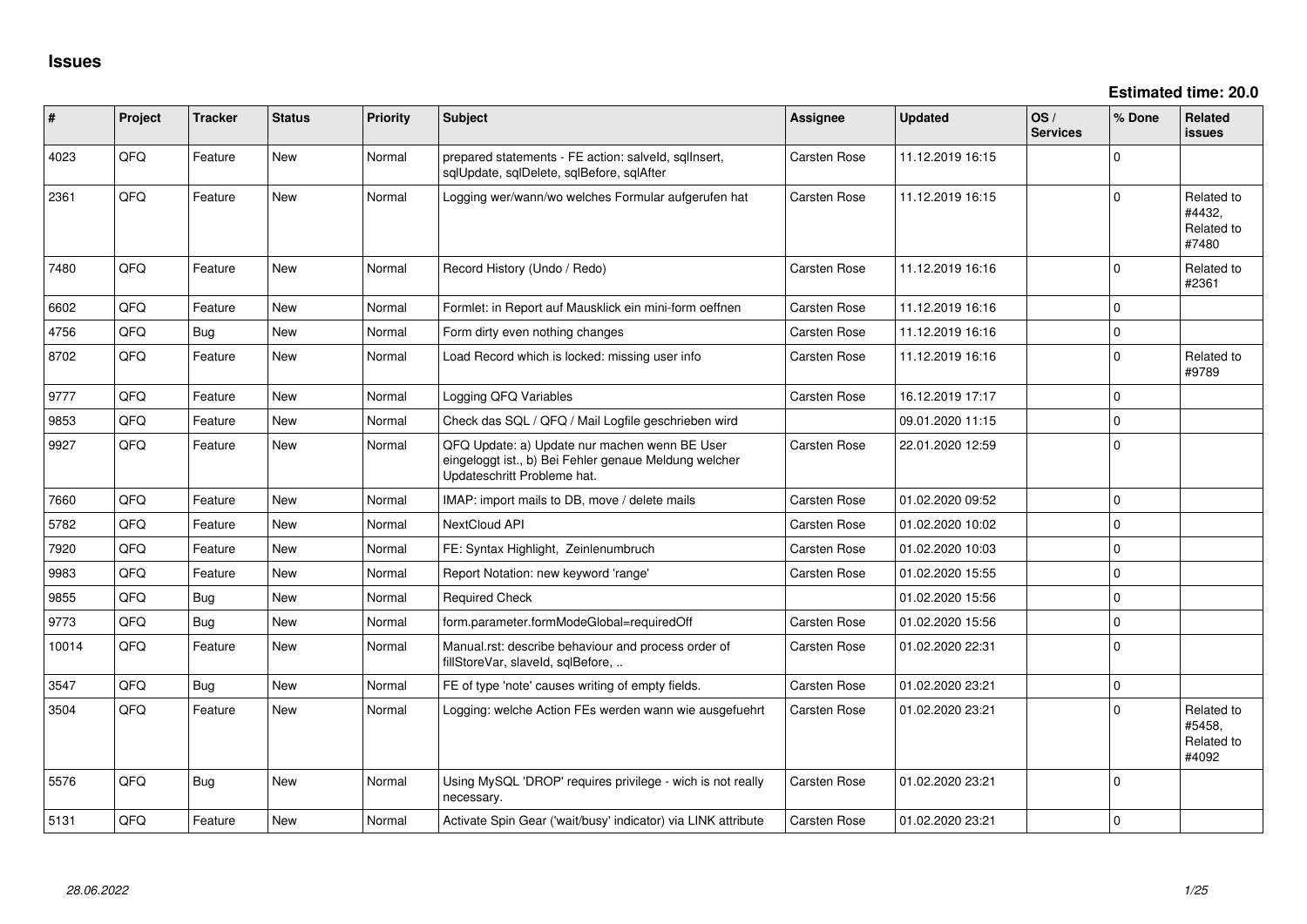| #    | Project | <b>Tracker</b> | <b>Status</b> | <b>Priority</b> | Subject                                                                                                                    | <b>Assignee</b>     | <b>Updated</b>   | OS/<br><b>Services</b> | % Done       | Related<br><b>issues</b>                    |
|------|---------|----------------|---------------|-----------------|----------------------------------------------------------------------------------------------------------------------------|---------------------|------------------|------------------------|--------------|---------------------------------------------|
| 4250 | QFQ     | Feature        | New           | Normal          | AutoCron in QFQ via PHP                                                                                                    | Carsten Rose        | 01.02.2020 23:21 |                        | $\Omega$     | Related to<br>#3292.<br>Related to<br>#3291 |
| 6483 | QFQ     | Bug            | <b>New</b>    | Normal          | R Store funktioniert nicht bei 'Report Notation' im FE                                                                     | <b>Carsten Rose</b> | 01.02.2020 23:21 |                        | $\mathbf 0$  |                                             |
| 6462 | QFQ     | Bug            | <b>New</b>    | Normal          | File Upload: Nutzlose Fehlermeldung wenn Datei zu gross                                                                    | Carsten Rose        | 01.02.2020 23:21 |                        | $\mathbf 0$  | Related to<br>#6139                         |
| 6437 | QFQ     | Feature        | <b>New</b>    | Normal          | Neuer Mode Button bei FormElementen                                                                                        | <b>Carsten Rose</b> | 01.02.2020 23:21 |                        | $\Omega$     | Related to<br>#9668.<br>Blocked by<br>#9678 |
| 6292 | QFQ     | Feature        | <b>New</b>    | Normal          | Download: File speichern mit Hash aber original Filename in<br>der Datenbank vermerken fuer Downloads                      | <b>Carsten Rose</b> | 01.02.2020 23:21 |                        | $\mathbf 0$  |                                             |
| 6289 | QFQ     | Feature        | <b>New</b>    | Normal          | Form: Log                                                                                                                  | Carsten Rose        | 01.02.2020 23:21 |                        | $\mathbf 0$  |                                             |
| 6765 | QFQ     | Feature        | <b>New</b>    | Normal          | Moeglichkeit via QFQ eigene Logs zu schreiben                                                                              | <b>Carsten Rose</b> | 01.02.2020 23:21 |                        | $\mathbf 0$  |                                             |
| 6677 | QFQ     | Bug            | New           | Normal          | Error message FE Action Element: no/wrong FE reference<br>who cause the problem.                                           | Carsten Rose        | 01.02.2020 23:21 |                        | $\mathbf 0$  |                                             |
| 6609 | QFQ     | Feature        | <b>New</b>    | Normal          | Formlet: JSON API erweitern                                                                                                | Carsten Rose        | 01.02.2020 23:21 |                        | 50           |                                             |
| 6594 | QFQ     | Feature        | New           | Normal          | Excel: on download, check if there is a valid sip                                                                          | Carsten Rose        | 01.02.2020 23:21 |                        | $\Omega$     |                                             |
| 7119 | QFQ     | Feature        | <b>New</b>    | Normal          | Upload: scaleDownWidth, scaleDownHeight                                                                                    | Carsten Rose        | 01.02.2020 23:21 |                        | $\mathbf 0$  |                                             |
| 7102 | QFQ     | Feature        | <b>New</b>    | Normal          | Comment sign in report: '#' and '--'                                                                                       | Carsten Rose        | 01.02.2020 23:21 |                        | $\mathbf 0$  |                                             |
| 7099 | QFQ     | Feature        | <b>New</b>    | Normal          | Redesign FormEditor                                                                                                        | Carsten Rose        | 01.02.2020 23:21 |                        | $\mathbf 0$  |                                             |
| 7014 | QFQ     | Bug            | New           | Normal          | Sending invalid emails succeeds when<br>debug.redirectAllMailTo is set                                                     | Carsten Rose        | 01.02.2020 23:21 |                        | $\mathbf 0$  |                                             |
| 6912 | QFQ     | Bug            | <b>New</b>    | Normal          | error Message Var 'deadline' already set in SIP - in Form<br>with FE.value={{deadline:R:::{{deadlinePeriod:Y}}}}           | Carsten Rose        | 01.02.2020 23:21 |                        | $\mathbf{0}$ |                                             |
| 6855 | QFQ     | Feature        | <b>New</b>    | Normal          | With {{feUser:U}}!={{feUser:T}}: Save / Delete: only possible<br>with {{feUserSave:U}}='yes' and '{{feUserDelete:U}}='yes' | Carsten Rose        | 01.02.2020 23:21 |                        | $\mathbf 0$  |                                             |
| 7481 | QFQ     | Feature        | <b>New</b>    | Normal          | Detect 'BaseUrl' automatically                                                                                             | Carsten Rose        | 01.02.2020 23:21 |                        | $\mathbf 0$  |                                             |
| 7342 | QFQ     | Feature        | <b>New</b>    | Normal          | add content = hide_this                                                                                                    | Carsten Rose        | 01.02.2020 23:21 |                        | $\Omega$     |                                             |
| 7280 | QFQ     | Feature        | <b>New</b>    | Normal          | recently used table                                                                                                        | Carsten Rose        | 01.02.2020 23:21 |                        | $\mathbf 0$  |                                             |
| 7261 | QFQ     | Bug            | New           | Normal          | Report path Filename for user without path, only the filename                                                              | <b>Carsten Rose</b> | 01.02.2020 23:21 |                        | 0            |                                             |
| 7239 | QFQ     | Feature        | New           | Normal          | TinyMCE: html tag whitelist                                                                                                | Carsten Rose        | 01.02.2020 23:21 |                        | $\mathbf 0$  | Related to<br>#14320                        |
| 7219 | QFQ     | <b>Bug</b>     | New           | Normal          | typeSheadSql / typeAheadSqlPrefetch: change to curly<br>braces                                                             | Carsten Rose        | 01.02.2020 23:21 |                        | $\mathbf 0$  |                                             |
| 7175 | QFQ     | Feature        | New           | Normal          | Upload: md5 hash as filename                                                                                               | Carsten Rose        | 01.02.2020 23:21 |                        | $\mathbf 0$  |                                             |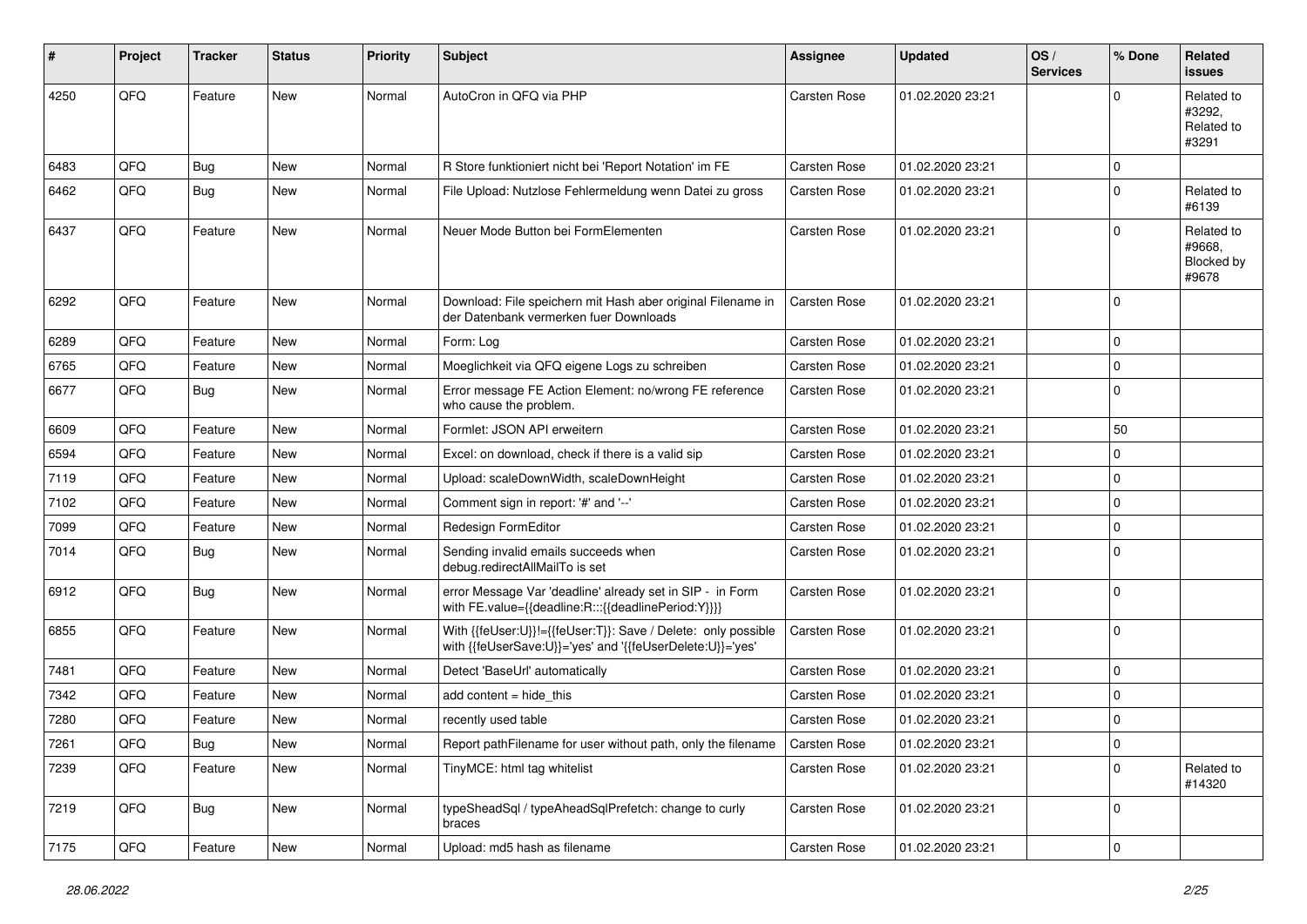| #    | Project | <b>Tracker</b> | <b>Status</b> | <b>Priority</b> | <b>Subject</b>                                                                                         | <b>Assignee</b>     | <b>Updated</b>   | OS/<br><b>Services</b> | % Done       | Related<br><b>issues</b>  |
|------|---------|----------------|---------------|-----------------|--------------------------------------------------------------------------------------------------------|---------------------|------------------|------------------------|--------------|---------------------------|
| 9602 | QFQ     | Feature        | New           | Normal          | Form definition as JSON                                                                                | <b>Carsten Rose</b> | 01.02.2020 23:21 |                        | $\Omega$     | Related to<br>#9600       |
| 7683 | QFQ     | Feature        | New           | Normal          | Special column names in '{{ SELECT  AS _link }}' should<br>be detected                                 | Carsten Rose        | 01.02.2020 23:21 |                        | $\Omega$     |                           |
| 7681 | QFQ     | Feature        | <b>New</b>    | Normal          | Optional switch off 'check for modified record'                                                        | Carsten Rose        | 01.02.2020 23:21 |                        | $\Omega$     |                           |
| 7574 | QFQ     | Bug            | <b>New</b>    | Normal          | Substitute error: form element not reported / dont parse<br>Form.note                                  | Carsten Rose        | 01.02.2020 23:21 |                        | $\Omega$     |                           |
| 7521 | QFQ     | Feature        | New           | Normal          | TemplateGroup: fe.type=upload                                                                          | Carsten Rose        | 01.02.2020 23:21 |                        | $\Omega$     | Related to<br>#9706       |
| 4082 | QFQ     | Feature        | <b>New</b>    | Normal          | Dynamic Update: modeSql - useful default                                                               | Carsten Rose        | 01.02.2020 23:22 |                        | $\mathbf 0$  |                           |
| 7512 | QFQ     | Bug            | <b>New</b>    | Normal          | FE: inputType=number >> 'pattern' is not respected                                                     | Carsten Rose        | 01.02.2020 23:22 |                        | $\mathbf{0}$ |                           |
| 7109 | QFQ     | Feature        | <b>New</b>    | Normal          | Dynamic Updates: row/element hide                                                                      | Carsten Rose        | 01.02.2020 23:22 |                        | $\Omega$     | Has<br>duplicate<br>#4081 |
| 7002 | QFQ     | Bug            | <b>New</b>    | Normal          | Dynamic Update: row does not disappear / appear                                                        | Carsten Rose        | 01.02.2020 23:22 |                        | $\Omega$     |                           |
| 7812 | QFQ     | Feature        | <b>New</b>    | Normal          | FE 'Subrecord' - new option 'subrecordShowFilter',<br>'subrecordPaging'                                | Carsten Rose        | 01.02.2020 23:22 |                        | $\Omega$     |                           |
| 7795 | QFQ     | Bug            | <b>New</b>    | Normal          | Readonly Form: Typeahead-Felder                                                                        | Carsten Rose        | 01.02.2020 23:22 |                        | $\mathbf 0$  |                           |
| 7685 | QFQ     | Bug            | New           | Normal          | Open FormElement from QFQ error message and save<br>modified record: error about missing {{formId:F}}  | <b>Carsten Rose</b> | 01.02.2020 23:22 |                        | $\Omega$     |                           |
| 7547 | QFQ     | <b>Bug</b>     | New           | Normal          | Error Message in afterSave: wrong parameter column<br>reported                                         | Carsten Rose        | 01.02.2020 23:22 |                        | $\Omega$     |                           |
| 7524 | QFQ     | <b>Bug</b>     | New           | Normal          | QFQ throws a 'General Error' if 'fileadmin/protected/log/' is<br>not writeable                         | Carsten Rose        | 01.02.2020 23:22 |                        | $\Omega$     |                           |
| 7520 | QFQ     | Feature        | New           | Normal          | QR Code:  AS _qr ( AS _link)                                                                           | Carsten Rose        | 01.02.2020 23:22 |                        | $\mathbf 0$  |                           |
| 7519 | QFQ     | Feature        | <b>New</b>    | Normal          | Select: Multi                                                                                          | Carsten Rose        | 01.02.2020 23:22 |                        | $\mathbf 0$  |                           |
| 7513 | QFQ     | <b>Bug</b>     | New           | Normal          | Radios not correct aligned                                                                             | Carsten Rose        | 01.02.2020 23:22 |                        | $\Omega$     |                           |
| 8806 | QFQ     | Feature        | <b>New</b>    | Normal          | <b>SQL Function nl2br</b>                                                                              | Carsten Rose        | 01.02.2020 23:22 |                        | $\Omega$     |                           |
| 8719 | QFQ     | Feature        | New           | Normal          | extraButtonLock: add support for 0/1                                                                   | Carsten Rose        | 01.02.2020 23:22 |                        | $\mathbf 0$  |                           |
| 8336 | QFQ     | Feature        | New           | Normal          | Form > modified > Close New: a) Optional disable popup, b)<br>custom text, c) mode on save: close stay | Carsten Rose        | 01.02.2020 23:22 |                        | $\Omega$     | Related to<br>#8335       |
| 8089 | QFQ     | Feature        | New           | Normal          | Copy/Paste for FormElements                                                                            | Carsten Rose        | 01.02.2020 23:22 |                        | $\mathbf 0$  |                           |
| 8049 | QFQ     | Bug            | New           | Normal          | FE.type=note, column 'value': text moves some pixel to top<br>after save                               | Carsten Rose        | 01.02.2020 23:22 |                        | $\mathbf 0$  |                           |
| 7924 | QFQ     | Feature        | New           | Normal          | Radio/Checkbox with Tooltip                                                                            | Carsten Rose        | 01.02.2020 23:22 |                        | $\mathbf 0$  |                           |
| 9129 | QFQ     | Feature        | New           | Normal          | sqlValidate: Message as notification, not as error                                                     | Carsten Rose        | 01.02.2020 23:22 |                        | $\mathbf 0$  | Related to<br>#9128       |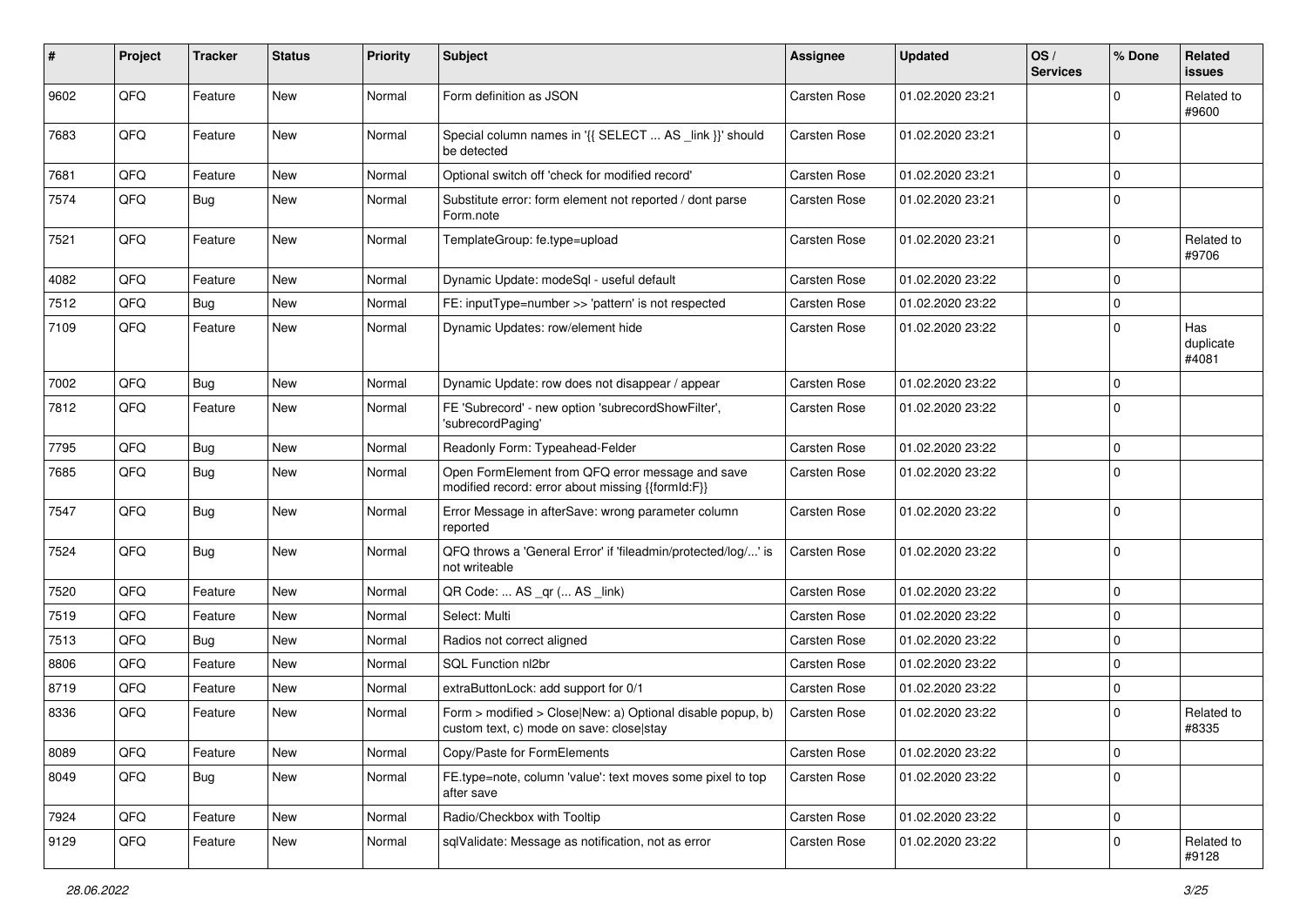| #     | Project | <b>Tracker</b> | <b>Status</b> | <b>Priority</b> | Subject                                                                                  | <b>Assignee</b> | <b>Updated</b>   | OS/<br><b>Services</b> | % Done      | Related<br><b>issues</b>                                             |
|-------|---------|----------------|---------------|-----------------|------------------------------------------------------------------------------------------|-----------------|------------------|------------------------|-------------|----------------------------------------------------------------------|
| 9128  | QFQ     | Feature        | New           | Normal          | Error Message: not replaced variables- a) replace back to '{',<br>b) underline           | Carsten Rose    | 01.02.2020 23:22 |                        | $\mathbf 0$ | Related to<br>#9129                                                  |
| 9127  | QFQ     | Bug            | <b>New</b>    | Normal          | Error Message: change 'roll over' color - text not readable                              | Carsten Rose    | 01.02.2020 23:22 |                        | $\mathbf 0$ |                                                                      |
| 9077  | QFQ     | <b>Bug</b>     | New           | Normal          | typeAheadSql: report broken SQL                                                          | Carsten Rose    | 01.02.2020 23:22 |                        | $\pmb{0}$   |                                                                      |
| 8975  | QFQ     | Feature        | New           | Normal          | Report Notation: 2.0                                                                     | Carsten Rose    | 01.02.2020 23:22 |                        | $\mathbf 0$ | Related to<br>#8963                                                  |
| 9317  | QFQ     | Bug            | New           | Normal          | FE.type=note: with dynamic show/hidden an empty label<br>causes trouble                  | Carsten Rose    | 01.02.2020 23:22 |                        | $\mathbf 0$ |                                                                      |
| 9275  | QFQ     | Bug            | <b>New</b>    | Normal          | autcron: t3 page, which takes to long to respond, is not<br>reported properly            | Carsten Rose    | 01.02.2020 23:22 |                        | 100         |                                                                      |
| 9208  | QFQ     | Feature        | <b>New</b>    | Normal          | Manage 'recent' records                                                                  | Carsten Rose    | 01.02.2020 23:22 |                        | $\mathbf 0$ |                                                                      |
| 9177  | QFQ     | <b>Bug</b>     | <b>New</b>    | Normal          | Bug? QFQ tries to save an action FE, which has real<br>existing column name              | Carsten Rose    | 01.02.2020 23:22 |                        | $\mathbf 0$ |                                                                      |
| 9136  | QFQ     | Feature        | <b>New</b>    | Normal          | Create ZIP files with dynamic PDFs                                                       | Carsten Rose    | 01.02.2020 23:22 |                        | $\mathbf 0$ |                                                                      |
| 9537  | QFQ     | Feature        | <b>New</b>    | Normal          | FormEditor: Edit fieldset in FrontEnd                                                    | Carsten Rose    | 01.02.2020 23:22 |                        | $\mathbf 0$ |                                                                      |
| 9533  | QFQ     | Bug            | New           | Normal          | FE.type=upload: Check in 'beforeSave' if upload is given                                 | Carsten Rose    | 01.02.2020 23:22 |                        | $\mathbf 0$ | Related to<br>#11523                                                 |
| 9352  | QFQ     | Feature        | <b>New</b>    | Normal          | FE 'Native' fire slaveld, sqlAfter, sqlIns                                               | Carsten Rose    | 01.02.2020 23:22 |                        | $\mathbf 0$ |                                                                      |
| 9811  | QFQ     | Feature        | New           | Normal          | Report: tag every n'th row                                                               | Carsten Rose    | 01.02.2020 23:22 |                        | $\mathbf 0$ |                                                                      |
| 9783  | QFQ     | Bug            | New           | Normal          | Email with special characters                                                            | Carsten Rose    | 01.02.2020 23:22 |                        | $\mathbf 0$ |                                                                      |
| 9781  | QFQ     | Feature        | New           | Normal          | Button: CSS class to make buttons smaller                                                | Carsten Rose    | 01.02.2020 23:22 |                        | $\mathbf 0$ |                                                                      |
| 9707  | QFQ     | Feature        | New           | Normal          | SIP security: encode pageId and check pageId on decode                                   | Carsten Rose    | 01.02.2020 23:22 |                        | $\mathbf 0$ |                                                                      |
| 9706  | QFQ     | Feature        | New           | Normal          | Multi File Upload (hidden template group)                                                | Carsten Rose    | 01.02.2020 23:22 |                        | $\mathbf 0$ | Related to<br>#7521,<br>Related to<br>#5562,<br>Related to<br>#13330 |
| 10115 | QFQ     | Feature        | <b>New</b>    | Normal          | TypeAhead: static list                                                                   | Carsten Rose    | 26.02.2020 16:42 |                        | 100         |                                                                      |
| 10324 | QFQ     | Bug            | <b>New</b>    | Normal          | Excel Export mit Template funktioniert nur, wenn Template<br>vor uid kommt               |                 | 30.03.2020 11:20 |                        | $\mathbf 0$ | Related to<br>#10257                                                 |
| 4050  | QFQ     | Feature        | New           | Normal          | sql.log: 1) FormElement ID which causes a specific action,<br>2) Result in the same row. | Carsten Rose    | 15.04.2020 11:35 |                        | 0           | Related to<br>#5458                                                  |
| 10082 | QFQ     | Bug            | New           | Normal          | FE.type=SELECT - 'sanatize' Class                                                        | Carsten Rose    | 07.05.2020 09:36 |                        | $\mathbf 0$ | Related to<br>#10081                                                 |
| 10119 | QFQ     | Feature        | New           | Normal          | Dropdown (selectlist) & TypeAhead: format and catagorize list                            | Carsten Rose    | 07.05.2020 09:36 |                        | $\mathsf 0$ |                                                                      |
| 10322 | QFQ     | Bug            | New           | Normal          | FormElement / Radio: missing column 'enum' >> FE not<br>reported                         | Carsten Rose    | 07.05.2020 09:37 |                        | $\mathbf 0$ |                                                                      |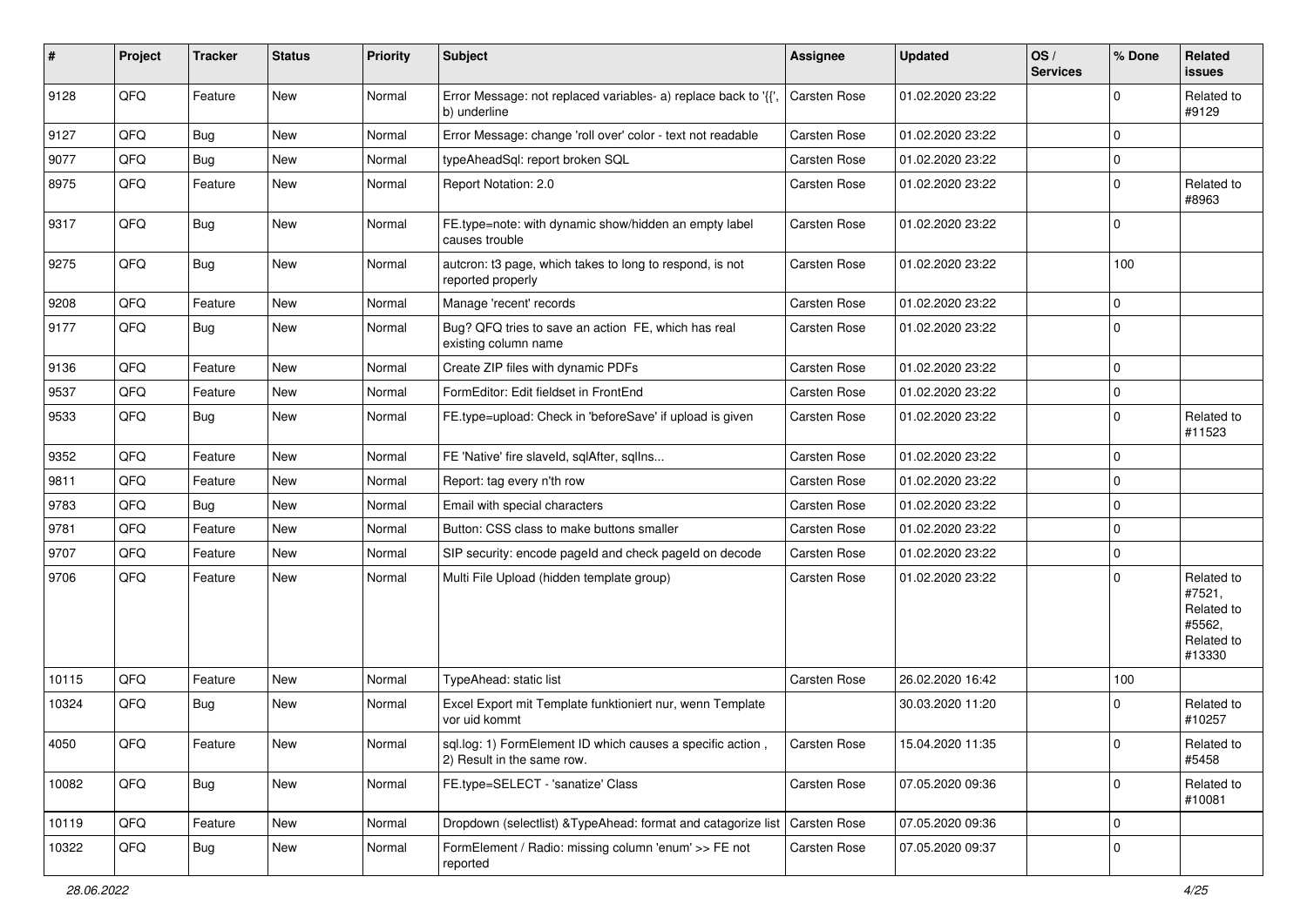| #     | Project | <b>Tracker</b> | <b>Status</b> | <b>Priority</b> | <b>Subject</b>                                                                                     | <b>Assignee</b> | <b>Updated</b>   | OS/<br><b>Services</b> | % Done         | Related<br><b>issues</b>                                             |
|-------|---------|----------------|---------------|-----------------|----------------------------------------------------------------------------------------------------|-----------------|------------------|------------------------|----------------|----------------------------------------------------------------------|
| 10384 | QFQ     | Feature        | New           | Normal          | Parameter Exchange QFQ Instances                                                                   |                 | 07.05.2020 09:38 |                        | $\Omega$       |                                                                      |
| 5559  | QFQ     | <b>Bug</b>     | New           | Normal          | FE.type = Upload: 'accept' might contain variables                                                 | Carsten Rose    | 11.05.2020 21:23 |                        | $\mathbf 0$    |                                                                      |
| 10593 | QFQ     | Feature        | New           | Normal          | label2: text behind input element                                                                  | Carsten Rose    | 16.05.2020 10:57 |                        | $\mathbf 0$    |                                                                      |
| 5345  | QFQ     | Feature        | New           | Normal          | Report: UPDATE / INSERT / DELETE statements should<br>trigger subqueries, depending on the result. | Carsten Rose    | 27.05.2020 16:11 |                        | $\Omega$       |                                                                      |
| 10658 | QFQ     | <b>Bug</b>     | New           | Normal          | processReadOnly broken                                                                             | Carsten Rose    | 27.05.2020 17:55 |                        | $\mathbf 0$    |                                                                      |
| 3432  | QFQ     | Feature        | <b>New</b>    | Normal          | subrecord: dynamicUpdate                                                                           | Carsten Rose    | 11.06.2020 21:10 |                        | $\mathbf 0$    | Related to<br>#5691                                                  |
| 10763 | QFQ     | Feature        | <b>New</b>    | Normal          | form accessed and submitted despite logout?                                                        |                 | 16.06.2020 11:43 |                        | $\mathbf 0$    |                                                                      |
| 10819 | QFQ     | Feature        | New           | Normal          | Persistent SIP - second try                                                                        | Carsten Rose    | 29.06.2020 23:02 |                        | $\overline{0}$ | Related to<br>#6261                                                  |
| 10874 | QFQ     | Feature        | New           | Normal          | Erstellen eines Foreign Keys in der Tabelle "FormElement"                                          |                 | 13.07.2020 10:11 |                        | $\mathbf 0$    |                                                                      |
| 10890 | QFQ     | Bug            | New           | Normal          | AutoCron hangs                                                                                     |                 | 20.07.2020 13:56 |                        | $\mathbf 0$    |                                                                      |
| 10976 | QFQ     | Feature        | New           | Normal          | Excel Export Verbesserungen                                                                        | Carsten Rose    | 06.08.2020 10:56 |                        | $\mathbf 0$    |                                                                      |
| 10996 | QFQ     | Feature        | New           | Normal          | Download video via sip: no seek                                                                    | Carsten Rose    | 12.08.2020 14:18 |                        | $\mathbf 0$    |                                                                      |
| 11080 | QFQ     | Feature        | <b>New</b>    | Normal          | Send MQTT messages                                                                                 | Carsten Rose    | 29.08.2020 19:49 |                        | $\mathbf 0$    |                                                                      |
| 11195 | QFQ     | <b>Bug</b>     | New           | Low             | Dynamic Update: Note not updated if new text is empty<br>(v20.4)                                   |                 | 25.09.2020 11:14 |                        | $\Omega$       |                                                                      |
| 11239 | QFQ     | Bug            | New           | Normal          | Radiobutton (plain): horizontales Rendern abhängig vom<br>Datentyp in der Datenbank                | Carsten Rose    | 30.09.2020 18:37 |                        | $\mathbf 0$    |                                                                      |
| 11504 | QFQ     | Feature        | New           | Normal          | Dynamic Update: Button text update for 'Save',' Close' &<br>'Delete'                               | Carsten Rose    | 12.11.2020 23:44 |                        | $\Omega$       |                                                                      |
| 10937 | QFQ     | Bug            | New           | Normal          | Fehler mit abhängigen Select- Feldern beim Positionieren                                           | Carsten Rose    | 12.11.2020 23:45 |                        | $\mathbf 0$    |                                                                      |
| 10759 | QFQ     | Bug            | New           | Normal          | emptyMeansNull - Feld falsch aktualisiert                                                          |                 | 12.11.2020 23:45 |                        | 0              |                                                                      |
| 10704 | QFQ     | Bug            | New           | Normal          | wkhtml problem rendering fullCalendar.js / fabric.js >><br>successor: puppeteer                    | Carsten Rose    | 12.11.2020 23:45 |                        | $\Omega$       | Related to<br>#5024,<br>Related to<br>#4650,<br>Related to<br>#10715 |
| 10588 | QFQ     | <b>Bug</b>     | New           | Normal          | typeahed Tag: Doku anpassen                                                                        | Carsten Rose    | 12.11.2020 23:45 |                        | 0              |                                                                      |
| 11522 | QFQ     | Bug            | New           | Normal          | Aus/Einblenden von Reitern                                                                         |                 | 13.11.2020 14:58 |                        | $\mathbf 0$    |                                                                      |
| 11523 | QFQ     | Feature        | New           | Normal          | Mit dynamic Update erkennen, ob Upload gemacht wurde                                               | Carsten Rose    | 13.11.2020 15:07 |                        | $\mathbf 0$    | Related to<br>#9533                                                  |
| 11535 | QFQ     | Feature        | New           | Normal          | Ability to create SQL columns in frontend QFQ forms                                                |                 | 17.11.2020 12:11 |                        | 0              |                                                                      |
| 11534 | QFQ     | Feature        | New           | Normal          | Report: Action on selected rows - Table batchprocessing<br>feature                                 |                 | 18.11.2020 08:15 |                        | $\mathbf 0$    |                                                                      |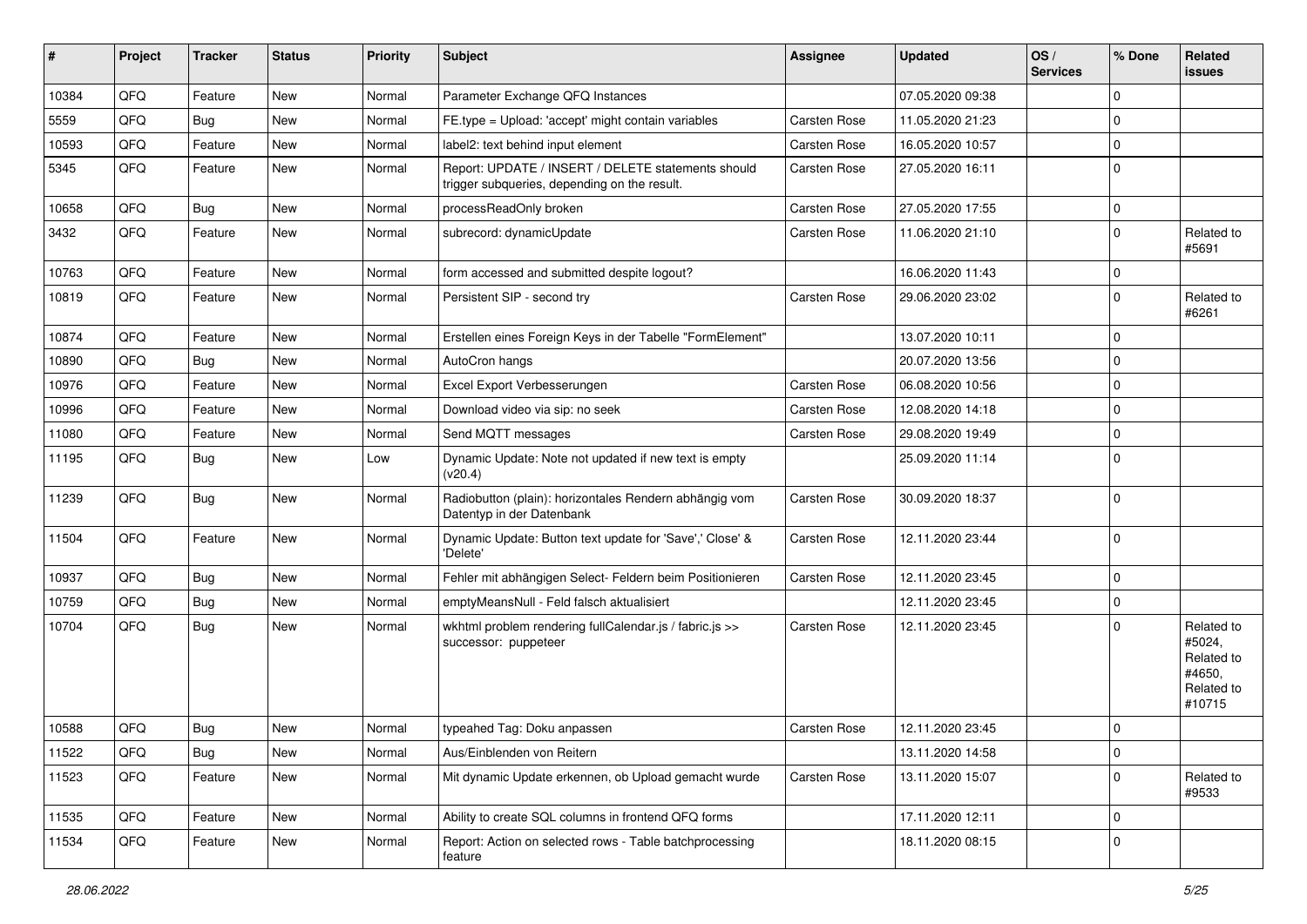| ∦     | Project | <b>Tracker</b> | <b>Status</b> | <b>Priority</b> | Subject                                                                                              | <b>Assignee</b>     | <b>Updated</b>   | OS/<br><b>Services</b> | % Done      | Related<br><b>issues</b>  |
|-------|---------|----------------|---------------|-----------------|------------------------------------------------------------------------------------------------------|---------------------|------------------|------------------------|-------------|---------------------------|
| 11695 | QFQ     | Bug            | New           | Normal          | MultiForm required FE Error                                                                          | Carsten Rose        | 04.12.2020 13:34 |                        | $\mathbf 0$ |                           |
| 11715 | QFQ     | Bug            | <b>New</b>    | Normal          | acceptZeroAsRequired and requiredOffButMark do not<br>coincide                                       |                     | 08.12.2020 12:13 |                        | $\Omega$    |                           |
| 11716 | QFQ     | Feature        | <b>New</b>    | Normal          | Form an beliebiger Stelle im Report anzeigen                                                         |                     | 09.12.2020 09:47 |                        | $\pmb{0}$   |                           |
| 11752 | QFQ     | Bug            | <b>New</b>    | Normal          | checkbox renders multiple input elements with same name                                              | Carsten Rose        | 17.12.2020 14:58 |                        | $\mathbf 0$ | Related to<br>#11750      |
| 11775 | QFQ     | Feature        | New           | Normal          | Subrecord Tooltip pro Feld                                                                           | Carsten Rose        | 18.12.2020 15:22 |                        | $\mathbf 0$ | Related to<br>#11955      |
| 12023 | QFQ     | Feature        | <b>New</b>    | Normal          | MySQL Stored Precdure: QDECODESPECIALCHAR()                                                          | Carsten Rose        | 16.02.2021 11:16 |                        | $\Omega$    | Related to<br>#12022      |
| 12038 | QFQ     | Feature        | <b>New</b>    | Normal          | a) STORE_VAR: filenameOnlyStripUniq, b) SP:<br>QSTRIPUNIQ()                                          |                     | 17.02.2021 23:55 |                        | $\mathbf 0$ |                           |
| 12024 | QFQ     | Feature        | <b>New</b>    | Normal          | Excel Export: text columns by default decode<br>htmlspeciachar()                                     | Carsten Rose        | 17.02.2021 23:55 |                        | $\Omega$    | Related to<br>#12022      |
| 12039 | QFQ     | Feature        | New           | Normal          | Missing htmlSpecialChar() in pre processing on form submit                                           |                     | 18.02.2021 00:09 |                        | $\mathbf 0$ | Related to<br>#14320      |
| 12040 | QFQ     | <b>Bug</b>     | <b>New</b>    | Normal          | FE Mode 'hidden' für zwei FEs auf einer Zeile                                                        | <b>Carsten Rose</b> | 18.02.2021 10:13 |                        | $\mathbf 0$ |                           |
| 12045 | QFQ     | <b>Bug</b>     | <b>New</b>    | Normal          | templateGroup afterSave FE: Aufruf ohne<br>sglHonorFormElements funktioniert nicht                   | <b>Carsten Rose</b> | 18.02.2021 16:33 |                        | $\mathbf 0$ |                           |
| 8187  | QFQ     | Feature        | <b>New</b>    | Normal          | Subrecord: enable/hide new button - make new/edit/delete<br>customizeable.                           | Carsten Rose        | 06.03.2021 18:44 |                        | $\mathbf 0$ | Related to<br>#11326      |
| 3864  | QFQ     | Feature        | <b>New</b>    | Normal          | Encrypt / decrypt field                                                                              | Carsten Rose        | 08.03.2021 18:08 |                        | $\mathbf 0$ |                           |
| 12133 | QFQ     | Bug            | New           | Normal          | NPM, phpSpreadSheet aktualisieren                                                                    | Carsten Rose        | 15.03.2021 09:04 |                        | $\mathbf 0$ |                           |
| 12146 | QFQ     | Feature        | New           | Normal          | Autocron Job: Anzeigen wann der naechste Job ausgefuehrt<br>wird, resp das er nicht ausgefuehrt wird | Carsten Rose        | 15.03.2021 15:23 |                        | $\Omega$    |                           |
| 11516 | QFQ     | Feature        | <b>New</b>    | Normal          | Multi Page Form (Previous/Next Buttons)                                                              | Carsten Rose        | 16.03.2021 17:52 |                        | $\mathbf 0$ |                           |
| 8217  | QFQ     | Feature        | New           | Normal          | if-elseif-else construct                                                                             | Carsten Rose        | 16.03.2021 18:41 |                        | $\mathbf 0$ | Related to<br>#10716      |
| 10714 | QFQ     | Feature        | <b>New</b>    | Normal          | multi Table Form                                                                                     | Carsten Rose        | 16.03.2021 18:44 |                        | $\mathbf 0$ |                           |
| 12187 | QFQ     | Bug            | <b>New</b>    | Normal          | Trigger FormAsFile() via Report: probably problem with multi<br>DB setup                             | Carsten Rose        | 20.03.2021 21:20 |                        | $\mathbf 0$ |                           |
| 10080 | QFQ     | Feature        | New           | Normal          | Popup on 'save' / 'close': configure dialog (answer<br>yes/no/cancle/)                               | Carsten Rose        | 28.03.2021 20:52 |                        | 0           | Is duplicate<br>of #12262 |
| 12330 | QFQ     | Feature        | New           | Normal          | Copy to input field / text area / TinyMCE                                                            | Carsten Rose        | 07.04.2021 09:01 |                        | $\mathbf 0$ |                           |
| 12135 | QFQ     | Feature        | New           | Normal          | Subrecord: Notiz                                                                                     |                     | 24.04.2021 16:58 |                        | $\mathbf 0$ |                           |
| 12162 | QFQ     | Feature        | New           | Normal          | FE.type=sendmail: personalized mailing (several mails) via<br>template                               | Carsten Rose        | 03.05.2021 20:45 |                        | $\mathbf 0$ |                           |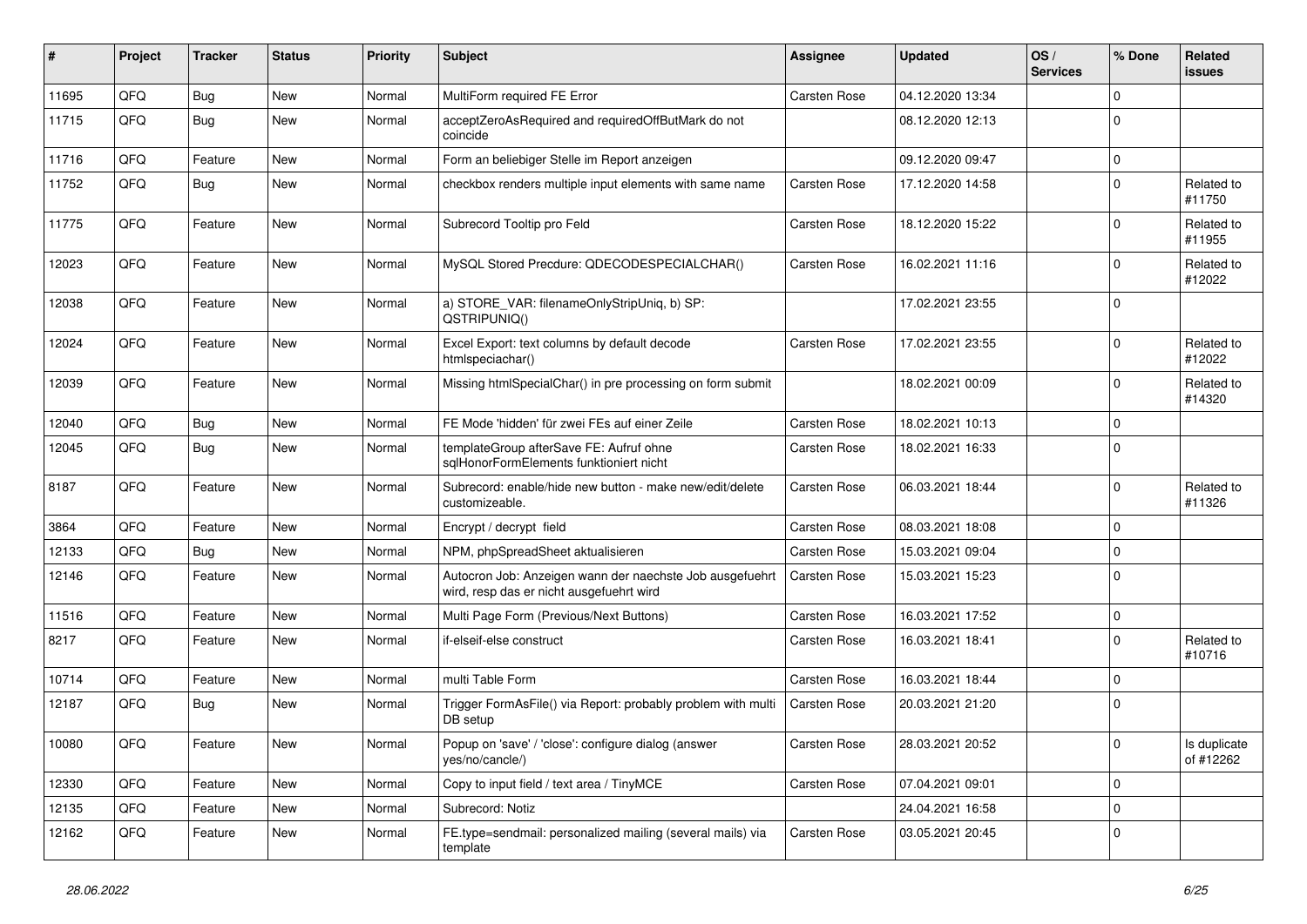| #     | Project | <b>Tracker</b> | <b>Status</b> | <b>Priority</b> | <b>Subject</b>                                                                                             | Assignee                                               | <b>Updated</b>   | OS/<br><b>Services</b> | % Done       | Related<br><b>issues</b>                      |                      |
|-------|---------|----------------|---------------|-----------------|------------------------------------------------------------------------------------------------------------|--------------------------------------------------------|------------------|------------------------|--------------|-----------------------------------------------|----------------------|
| 12156 | QFQ     | Feature        | <b>New</b>    | Normal          | Form: Optional disable 'leave page'                                                                        |                                                        | 03.05.2021 20:45 |                        | $\Omega$     |                                               |                      |
| 12109 | QFQ     | Feature        | <b>New</b>    | Normal          | Donwload Link: Plain, SIP, Persistent Link, Peristent SIP -<br>new notation                                | Carsten Rose                                           | 03.05.2021 20:45 |                        | $\Omega$     | Related to<br>#12085                          |                      |
| 12480 | QFQ     | Feature        | <b>New</b>    | Normal          | If QFQ upgrade is running, block further request                                                           | Carsten Rose                                           | 03.05.2021 20:45 |                        | $\mathbf{0}$ |                                               |                      |
| 12477 | QFQ     | Feature        | New           | Normal          | Support for refactoring: Form, FormElement, diverse<br>Tabellen/Spalten, tt-content Records                | Carsten Rose                                           | 03.05.2021 20:45 |                        | $\Omega$     |                                               |                      |
| 12474 | QFQ     | Feature        | <b>New</b>    | Normal          | Check BaseConfigURL if it is given and the the last char is '/'                                            | Carsten Rose                                           | 03.05.2021 20:45 |                        | $\pmb{0}$    |                                               |                      |
| 12413 | QFQ     | Feature        | <b>New</b>    | Normal          | STORE_TYPO3: enhance for {{be_users.email:T}},<br>{{fe users.email:T}}                                     | Carsten Rose                                           | 03.05.2021 20:45 |                        | $\Omega$     | Related to<br>#12412,<br>Related to<br>#10012 |                      |
| 12400 | QFQ     | Feature        | <b>New</b>    | Normal          | Tutorial ist in QFQ Doku, Wird in der Suche gefunden, es gibt<br>aber kein Menupunkt - Inhalt ueberpruefen | <b>Carsten Rose</b>                                    | 03.05.2021 20:45 |                        | $\Omega$     |                                               |                      |
| 12269 | QFQ     | Feature        | <b>New</b>    | Normal          | 2FA - Login                                                                                                | Carsten Rose                                           | 03.05.2021 20:45 |                        | $\mathbf{0}$ |                                               |                      |
| 11747 | QFQ     | Feature        | New           | Normal          | Maintenance Page with Redirect                                                                             | Carsten Rose                                           | 03.05.2021 20:47 |                        | $\mathbf{0}$ | Related to<br>#11741                          |                      |
| 11955 | QFQ     | Feature        | <b>New</b>    | Normal          | subrecord: new title option to set <th> attributes - e.g. to<br/>customize tablesorter options.</th>       | attributes - e.g. to<br>customize tablesorter options. | Carsten Rose     | 03.05.2021 20:47       |              | $\Omega$                                      | Related to<br>#11775 |
| 11668 | QFQ     | Bug            | <b>New</b>    | Normal          | Play function.sql - problem with mysql                                                                     | Carsten Rose                                           | 03.05.2021 20:48 |                        | $\mathbf{0}$ |                                               |                      |
| 11667 | QFQ     | Bug            | <b>New</b>    | Normal          | MySQL mariadb-server-10.3: Incorrect datetime value                                                        | Carsten Rose                                           | 03.05.2021 20:48 |                        | $\mathsf 0$  |                                               |                      |
| 12163 | QFQ     | Feature        | <b>New</b>    | Normal          | Checkbox: table wrap                                                                                       | Carsten Rose                                           | 03.05.2021 20:51 |                        | $\mathbf 0$  |                                               |                      |
| 12119 | QFQ     | Feature        | <b>New</b>    | Normal          | AS paged: error message missing if there ist no 'r' argument.                                              | <b>Carsten Rose</b>                                    | 03.05.2021 20:51 |                        | $\mathbf 0$  |                                               |                      |
| 10345 | QFQ     | Feature        | <b>New</b>    | Normal          | Templates - Patterns QFQ Style                                                                             |                                                        | 03.05.2021 21:01 |                        | $\Omega$     | Related to<br>#10713                          |                      |
| 10766 | QFQ     | <b>Bug</b>     | New           | High            | Radiobutton / parameter.buttonClass=btn-default: dynamic<br>update                                         |                                                        | 03.05.2021 21:12 |                        | $\mathbf{0}$ | Related to<br>#11237                          |                      |
| 10640 | QFQ     | <b>Bug</b>     | <b>New</b>    | High            | TypeAhead Tag: FE editierbar trotz readOnly                                                                | Carsten Rose                                           | 03.05.2021 21:12 |                        | $\Omega$     |                                               |                      |
| 10508 | QFQ     | <b>Bug</b>     | <b>New</b>    | High            | Multi Form broken on Multi DB Instance                                                                     | Carsten Rose                                           | 03.05.2021 21:12 |                        | $\mathbf{0}$ |                                               |                      |
| 10506 | QFQ     | Bug            | <b>New</b>    | High            | Template Group broken on MultiDB instance                                                                  | Carsten Rose                                           | 03.05.2021 21:12 |                        | $\Omega$     | Related to<br>#10505                          |                      |
| 10081 | QFQ     | Bug            | <b>New</b>    | High            | Stale record lock after 'forbidden' character                                                              | Carsten Rose                                           | 03.05.2021 21:12 |                        | $\mathbf 0$  | Related to<br>#10082.<br>Related to<br>#9789  |                      |
| 12468 | QFQ     | Bug            | <b>New</b>    | Urgent          | Form: update Form.title after save                                                                         | Carsten Rose                                           | 03.05.2021 21:12 |                        | $\pmb{0}$    |                                               |                      |
| 11850 | QFQ     | Feature        | <b>New</b>    | Urgent          | Wizard Form: basierend auf einer Tabelle eine Form<br>anlegen.                                             |                                                        | 03.05.2021 21:12 |                        | $\Omega$     | Blocked by<br>#8082                           |                      |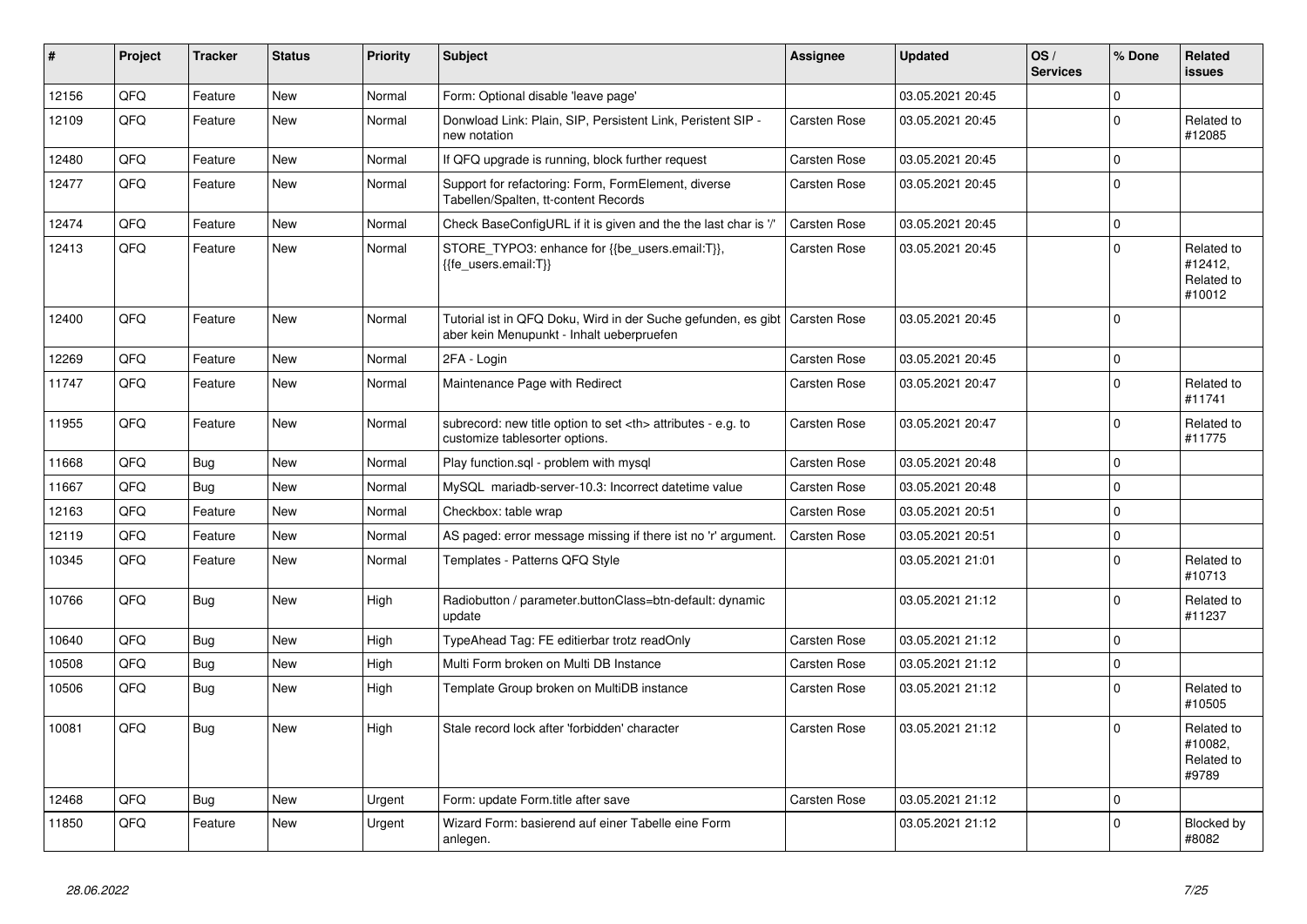| #     | Project | <b>Tracker</b> | <b>Status</b> | <b>Priority</b> | <b>Subject</b>                                                                                                 | <b>Assignee</b>     | <b>Updated</b>   | OS/<br><b>Services</b> | % Done      | Related<br><b>issues</b>                      |
|-------|---------|----------------|---------------|-----------------|----------------------------------------------------------------------------------------------------------------|---------------------|------------------|------------------------|-------------|-----------------------------------------------|
| 11237 | QFQ     | Bug            | <b>New</b>    | High            | Radiobutton / parameter.buttonClass= btn-default - kein dirty<br>Trigger                                       | Benjamin Baer       | 03.05.2021 21:12 |                        | $\Omega$    | Related to<br>#10766                          |
| 11057 | QFQ     | Bug            | New           | High            | Checkboxes ohne span.checkmark im Report werden<br>ausgeblendet                                                | Benjamin Baer       | 03.05.2021 21:12 |                        | $\Omega$    | Related to<br>#11039                          |
| 3727  | QFQ     | Feature        | <b>New</b>    | High            | Security: Session Hijacking erschweren                                                                         | Carsten Rose        | 03.05.2021 21:14 |                        | 0           |                                               |
| 7650  | QFQ     | Bug            | <b>New</b>    | High            | Optional do not show 'required' sign on FormElement                                                            | Carsten Rose        | 03.05.2021 21:14 |                        | $\mathbf 0$ |                                               |
| 5715  | QFQ     | Feature        | New           | High            | <b>PDF Caching</b>                                                                                             | Carsten Rose        | 03.05.2021 21:14 |                        | $\Omega$    | Related to<br>#5851,<br>Related to<br>#6357   |
| 5459  | QFQ     | Bug            | <b>New</b>    | High            | Multi DB: spread system tables between 'QFQ' and 'Data'-DB                                                     | <b>Carsten Rose</b> | 03.05.2021 21:14 |                        | $\Omega$    | Related to<br>#4720                           |
| 5221  | QFQ     | Bug            | <b>New</b>    | High            | Download Dialog: Bleibt stehen in FF wenn Datei<br>automatisch gespeichert wird.                               | Carsten Rose        | 03.05.2021 21:14 |                        | $\mathbf 0$ |                                               |
| 8962  | QFQ     | Feature        | <b>New</b>    | High            | allow for form fields with identical names                                                                     | <b>Carsten Rose</b> | 03.05.2021 21:14 |                        | $\Omega$    |                                               |
| 8668  | QFQ     | Bug            | New           | High            | Pill disabled: dyamic mode 'hidden' not respected - FE is still<br>required                                    | Carsten Rose        | 03.05.2021 21:14 |                        | $\mathbf 0$ |                                               |
| 8431  | QFQ     | <b>Bug</b>     | <b>New</b>    | High            | autocron.php with wrong path                                                                                   | <b>Carsten Rose</b> | 03.05.2021 21:14 |                        | $\Omega$    |                                               |
| 8083  | QFQ     | Bug            | New           | High            | FormEditor: primary table list does not respect<br>'indexDb={{indexData:Y}}'                                   | Carsten Rose        | 03.05.2021 21:14 |                        | $\Omega$    | Has<br>duplicate<br>#6678                     |
| 7899  | QFQ     | Bug            | <b>New</b>    | High            | Fe.type=password / retype / required: always complain about<br>missing value                                   | <b>Carsten Rose</b> | 03.05.2021 21:14 |                        | $\mathbf 0$ |                                               |
| 7850  | QFQ     | Feature        | <b>New</b>    | High            | Upload records: non 'pathFileName' column                                                                      | Carsten Rose        | 03.05.2021 21:14 |                        | $\mathbf 0$ |                                               |
| 12465 | QFQ     | Feature        | <b>New</b>    | Normal          | QFQ Function: use in FE to fill StoreRecord                                                                    | <b>Carsten Rose</b> | 05.05.2021 21:58 |                        | $\pmb{0}$   |                                               |
| 12412 | QFQ     | Feature        | <b>New</b>    | Normal          | Action/Escape qualifier 'e' (empty), '0': if given, an empty<br>string (or '0') will be treated as 'not found' | Carsten Rose        | 08.05.2021 09:40 |                        | $\Omega$    | Related to<br>#12413,<br>Related to<br>#10012 |
| 9221  | QFQ     | Feature        | <b>New</b>    | Normal          | typeAhead: Zeichenlimite ausschalten                                                                           | <b>Carsten Rose</b> | 08.05.2021 17:06 |                        | $\mathbf 0$ |                                               |
| 11893 | QFQ     | Feature        | <b>New</b>    | High            | Broken SIP: a) only report one time, b) only report in main<br>column                                          | <b>Carsten Rose</b> | 12.05.2021 12:13 |                        | $\Omega$    | Related to<br>#12532,<br>Related to<br>#14187 |
| 12632 | QFQ     | Feature        | New           | Normal          | TinyMCE: Prepare CSS classes for images                                                                        | Carsten Rose        | 04.06.2021 14:35 |                        | 100         | Blocked by<br>#12186                          |
| 9531  | QFQ     | Bug            | <b>New</b>    | High            | FE File: Dynamic Update / modeSql / required detected even<br>it not set                                       | Carsten Rose        | 11.06.2021 20:32 |                        | $\Omega$    | Related to<br>#12398                          |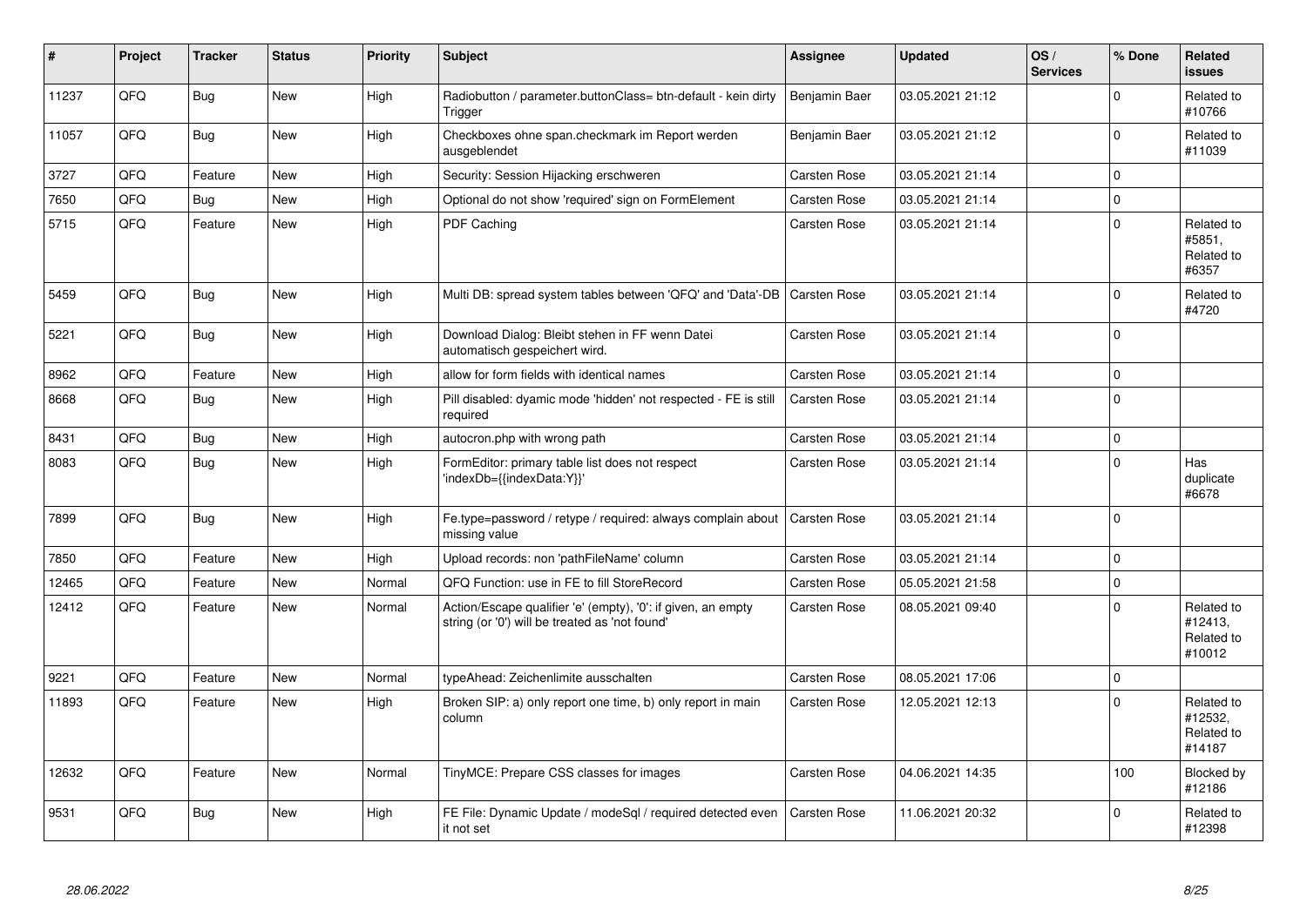| $\vert$ # | Project | <b>Tracker</b> | <b>Status</b> | <b>Priority</b> | <b>Subject</b>                                                       | Assignee            | <b>Updated</b>   | OS/<br><b>Services</b> | % Done      | <b>Related</b><br><b>issues</b>               |
|-----------|---------|----------------|---------------|-----------------|----------------------------------------------------------------------|---------------------|------------------|------------------------|-------------|-----------------------------------------------|
| 7890      | QFQ     | <b>Bug</b>     | <b>New</b>    | Normal          | FormElement 'required': extraButtonInfo not aligned                  | Carsten Rose        | 11.06.2021 21:17 |                        | $\Omega$    | Related to<br>#11517                          |
| 9348      | QFQ     | Feature        | New           | Normal          | defaultThumbnailSize: pre render thumbnails                          | Carsten Rose        | 12.06.2021 09:05 |                        | 0           |                                               |
| 6723      | QFQ     | Feature        | New           | Normal          | Report QFQ Installation and Version                                  | Carsten Rose        | 12.06.2021 09:07 |                        | $\pmb{0}$   |                                               |
| 6261      | QFQ     | Feature        | <b>New</b>    | Normal          | Persistent SIP                                                       | Carsten Rose        | 12.06.2021 09:07 |                        | $\mathbf 0$ | Related to<br>#10819                          |
| 11460     | QFQ     | Feature        | <b>New</b>    | Normal          | Easier creation of changelog: gitchangelog                           | <b>Carsten Rose</b> | 12.06.2021 10:20 |                        | $\mathbf 0$ | Related to<br>#13467                          |
| 9347      | QFQ     | Bug            | New           | High            | FE.type=upload with dynamic show/hidden: required not<br>detected    | Carsten Rose        | 12.06.2021 10:40 |                        | $\Omega$    | Related to<br>#5305.<br>Related to<br>#12398  |
| 12679     | QFQ     | Feature        | <b>New</b>    | Normal          | tablesorter: custom column width                                     | <b>Carsten Rose</b> | 16.06.2021 11:10 |                        | $\mathsf 0$ |                                               |
| 5305      | QFQ     | Bug            | <b>New</b>    | Normal          | Upload FormElement: nicht disabled by readonly Form                  | Carsten Rose        | 16.06.2021 13:43 |                        | $\mathbf 0$ | Related to<br>#9347,<br>Related to<br>#9834   |
| 9013      | QFQ     | Bug            | <b>New</b>    | Normal          | Error in Twig template not handled                                   | Carsten Rose        | 20.10.2021 13:43 |                        | 0           |                                               |
| 13354     | QFQ     | Feature        | <b>New</b>    | Normal          | Using Websocket in QFQ                                               | <b>Carsten Rose</b> | 10.11.2021 15:47 |                        | $\mathbf 0$ |                                               |
| 11702     | QFQ     | Feature        | <b>New</b>    | Normal          | HTML Special Char makes no sense for 'allbut' if '&' is<br>forbidden | Carsten Rose        | 07.12.2021 16:35 |                        | $\mathbf 0$ | Related to<br>#5112,<br>Related to<br>#14320  |
| 12186     | QFQ     | Feature        | <b>New</b>    | High            | TinyMCE Config für Objekte                                           | Carsten Rose        | 07.12.2021 17:19 |                        | $\pmb{0}$   | <b>Blocks</b><br>#12632                       |
| 10114     | QFQ     | Feature        | <b>New</b>    | High            | Symbol (Link): 'G:' (Glyphicon) replaced by 'i:' (icon)              |                     | 07.12.2021 17:19 |                        | $\Omega$    | Related to<br>#3797,<br>Related to<br>#4194   |
| 12974     | QFQ     | <b>Bug</b>     | <b>New</b>    | High            | Sanitize Queries in Action-Elements                                  | Carsten Rose        | 07.12.2021 17:19 |                        | $\Omega$    |                                               |
| 12670     | QFQ     | <b>Bug</b>     | <b>New</b>    | High            | Dropdown-Menu classes können nicht mehr angegeben<br>werden          | Carsten Rose        | 07.12.2021 17:19 |                        | $\mathbf 0$ |                                               |
| 12532     | QFQ     | Feature        | New           | High            | SIP-Parameter bei Seitenaufruf in Browser-Console<br>anzeigen        | Carsten Rose        | 07.12.2021 17:19 |                        | $\Omega$    | Related to<br>#11893,<br>Related to<br>#14187 |
| 12513     | QFQ     | <b>Bug</b>     | <b>New</b>    | High            | Implement server side check of maxlength                             | Carsten Rose        | 07.12.2021 17:19 |                        | 0           |                                               |
| 12545     | QFQ     | Bug            | <b>New</b>    | Urgent          | sql.log not created / updated                                        | Carsten Rose        | 14.12.2021 16:02 |                        | 0           |                                               |
| 12702     | QFQ     | Bug            | <b>New</b>    | High            | templateGroup: broken in multiDb Setup                               | Carsten Rose        | 14.12.2021 16:02 |                        | $\mathbf 0$ |                                               |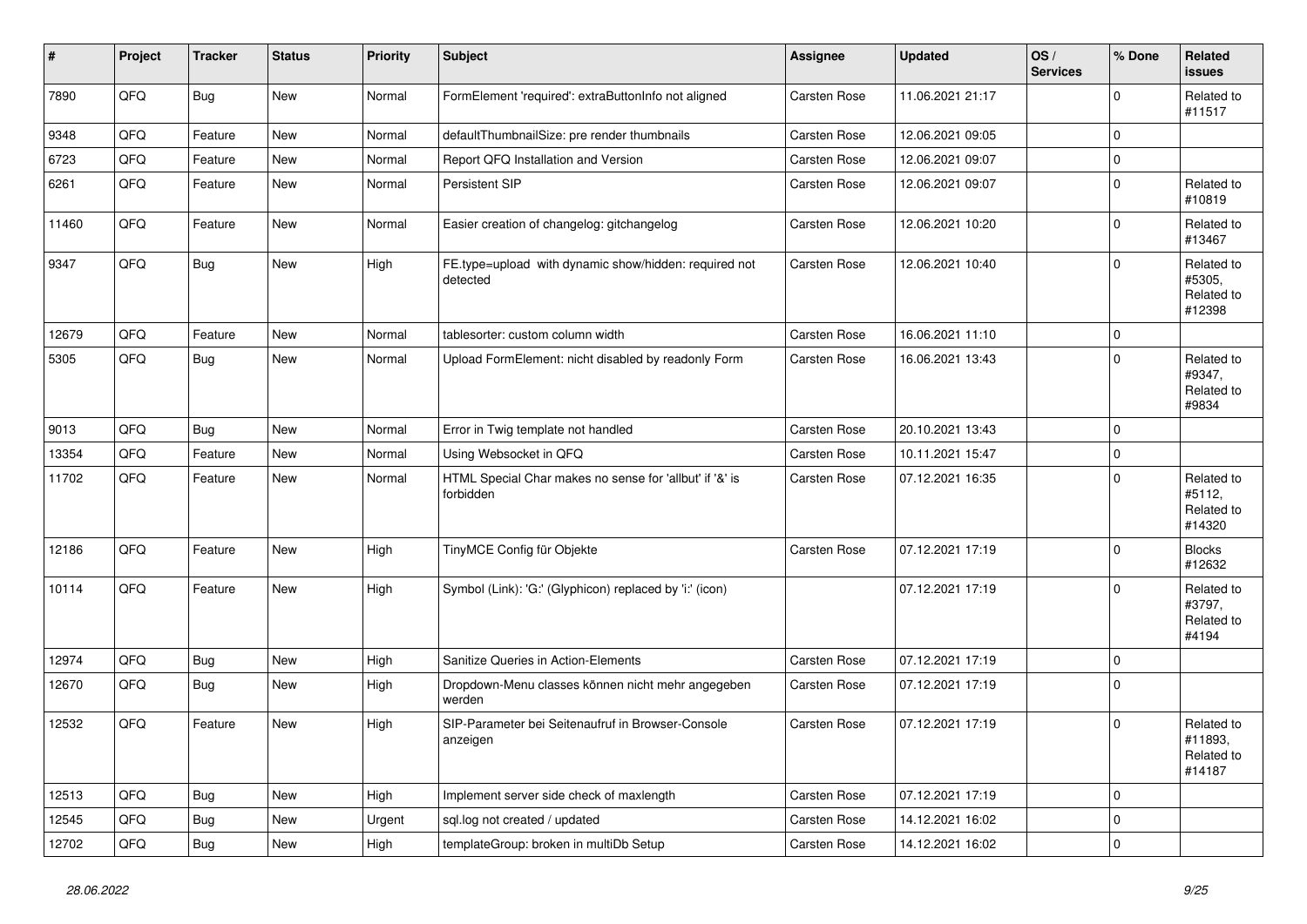| #     | Project | <b>Tracker</b> | <b>Status</b> | <b>Priority</b> | <b>Subject</b>                                                                                                                                      | Assignee            | <b>Updated</b>   | OS/<br><b>Services</b> | % Done      | Related<br><b>issues</b> |
|-------|---------|----------------|---------------|-----------------|-----------------------------------------------------------------------------------------------------------------------------------------------------|---------------------|------------------|------------------------|-------------|--------------------------|
| 12544 | QFQ     | Feature        | <b>New</b>    | High            | a) ' AS _link' new also as ' AS _format', b) sortierung via<br>'display: none;', c) '_format' benoeitgt nicht zwingend<br>u/U/p/m/z/d               | Carsten Rose        | 14.12.2021 16:03 |                        | $\Omega$    |                          |
| 12327 | QFQ     | <b>Bug</b>     | <b>New</b>    | Normal          | Copy to clipboard: Glyphicon can not be changed                                                                                                     | Carsten Rose        | 27.12.2021 17:59 |                        | $\Omega$    |                          |
| 12476 | QFQ     | Feature        | New           | Normal          | clearMe: a) should trigger 'dirty', b) sticky on textarea resize                                                                                    | Benjamin Baer       | 04.01.2022 08:40 |                        | 0           | Related to<br>#9528      |
| 13659 | QFQ     | Bug            | <b>New</b>    | Normal          | wrong sanitize class applied to R-store                                                                                                             | Carsten Rose        | 15.01.2022 14:23 |                        | $\Omega$    |                          |
| 13706 | QFQ     | Bug            | <b>New</b>    | Normal          | Wrong CheckType in FieldElement LastStatus of Form Cron                                                                                             | Carsten Rose        | 21.01.2022 18:20 |                        | 0           |                          |
| 4413  | QFQ     | Feature        | <b>New</b>    | Normal          | fieldset: show/hidden, modeSql, dynamicUpdate                                                                                                       | Carsten Rose        | 09.02.2022 15:19 |                        | $\Omega$    |                          |
| 13843 | QFQ     | Feature        | New           | Normal          | Create JWT via QFQ                                                                                                                                  | Carsten Rose        | 19.03.2022 17:42 |                        | $\Omega$    |                          |
| 13841 | QFQ     | Feature        | <b>New</b>    | Normal          | Create PDF via iText - evaluate                                                                                                                     | Carsten Rose        | 19.03.2022 17:42 |                        | $\Omega$    |                          |
| 13757 | QFQ     | Feature        | <b>New</b>    | High            | QR / Bar-Code Plugin                                                                                                                                | Enis Nuredini       | 19.03.2022 17:43 |                        | $\Omega$    |                          |
| 13700 | QFQ     | Feature        | <b>New</b>    | Normal          | Redesign qfq.io Seite                                                                                                                               | Carsten Rose        | 19.03.2022 17:43 |                        | $\Omega$    |                          |
| 13647 | QFQ     | Bug            | <b>New</b>    | Normal          | Autofocus funktioniert nicht auf Chrome                                                                                                             | Benjamin Baer       | 19.03.2022 17:44 |                        | $\Omega$    |                          |
| 13592 | QFQ     | Bug            | <b>New</b>    | Normal          | QFQ Build Queue: das vergeben von Tags klappt nicht. Es<br>werden keine Releases gebaut.                                                            | Carsten Rose        | 19.03.2022 17:45 |                        | $\Omega$    |                          |
| 13528 | QFQ     | Bug            | <b>New</b>    | Normal          | qfq.io > releases: es wird kein neues Release angelegt                                                                                              | Benjamin Baer       | 19.03.2022 17:46 |                        | $\mathbf 0$ |                          |
| 13467 | QFQ     | Feature        | <b>New</b>    | Normal          | ChangeLog Generator                                                                                                                                 | Carsten Rose        | 19.03.2022 17:46 |                        | 0           | Related to<br>#11460     |
| 13460 | QFQ     | <b>Bug</b>     | <b>New</b>    | Normal          | Doc: Password set/reset  password should not processed<br>with 'html encode'                                                                        | Carsten Rose        | 19.03.2022 17:46 |                        | 0           |                          |
| 13332 | QFQ     | Bug            | <b>New</b>    | Normal          | Multi Form: Required Felder werden visuell nicht markiert.                                                                                          | Carsten Rose        | 19.03.2022 17:47 |                        | $\Omega$    |                          |
| 13331 | QFQ     | Bug            | <b>New</b>    | Normal          | Multi Form: Clear Icon misplaced                                                                                                                    | Carsten Rose        | 19.03.2022 17:47 |                        | $\Omega$    |                          |
| 12716 | QFQ     | <b>Bug</b>     | <b>New</b>    | Normal          | template group: Pattern only applied to first instance                                                                                              | Carsten Rose        | 19.03.2022 17:47 |                        | $\Omega$    |                          |
| 12664 | QFQ     | Feature        | <b>New</b>    | Normal          | TinyMCE: report/remove malicous HTML/JS Code                                                                                                        | Carsten Rose        | 19.03.2022 17:47 |                        | $\Omega$    | Related to<br>#14320     |
| 12603 | QFQ     | Feature        | New           | Normal          | Dropdown (Select), Radio, checkbox:<br>itemListAlways={{!SELECT key, value}}                                                                        | Carsten Rose        | 19.03.2022 17:47 |                        | 0           |                          |
| 12581 | QFQ     | <b>Bug</b>     | New           | Normal          | Form.forward=close: Record 'new' in new browser tab > save<br>(& close) >> Form is not reloaded with new created record id<br>and stays in mode=new | Carsten Rose        | 19.03.2022 17:48 |                        | $\Omega$    |                          |
| 12520 | QFQ     | Bug            | <b>New</b>    | Normal          | Switch FE User: still active even FE User session expired                                                                                           | <b>Carsten Rose</b> | 19.03.2022 17:48 |                        | $\Omega$    |                          |
| 12512 | QFQ     | <b>Bug</b>     | New           | Normal          | Some MySQL Installation can't use 'stored procedures'                                                                                               | Carsten Rose        | 19.03.2022 17:48 |                        | $\Omega$    |                          |
| 12556 | QFQ     | Feature        | <b>New</b>    | Normal          | Pills Title: colored = static or dynamic on allrequiredgiven                                                                                        | Benjamin Baer       | 19.03.2022 17:49 |                        | $\Omega$    |                          |
| 12714 | QFQ     | Bug            | New           | Normal          | Conversion of GIF to PDF broken when GIF contains Alpha.                                                                                            | Carsten Rose        | 19.03.2022 17:49 |                        | 0           |                          |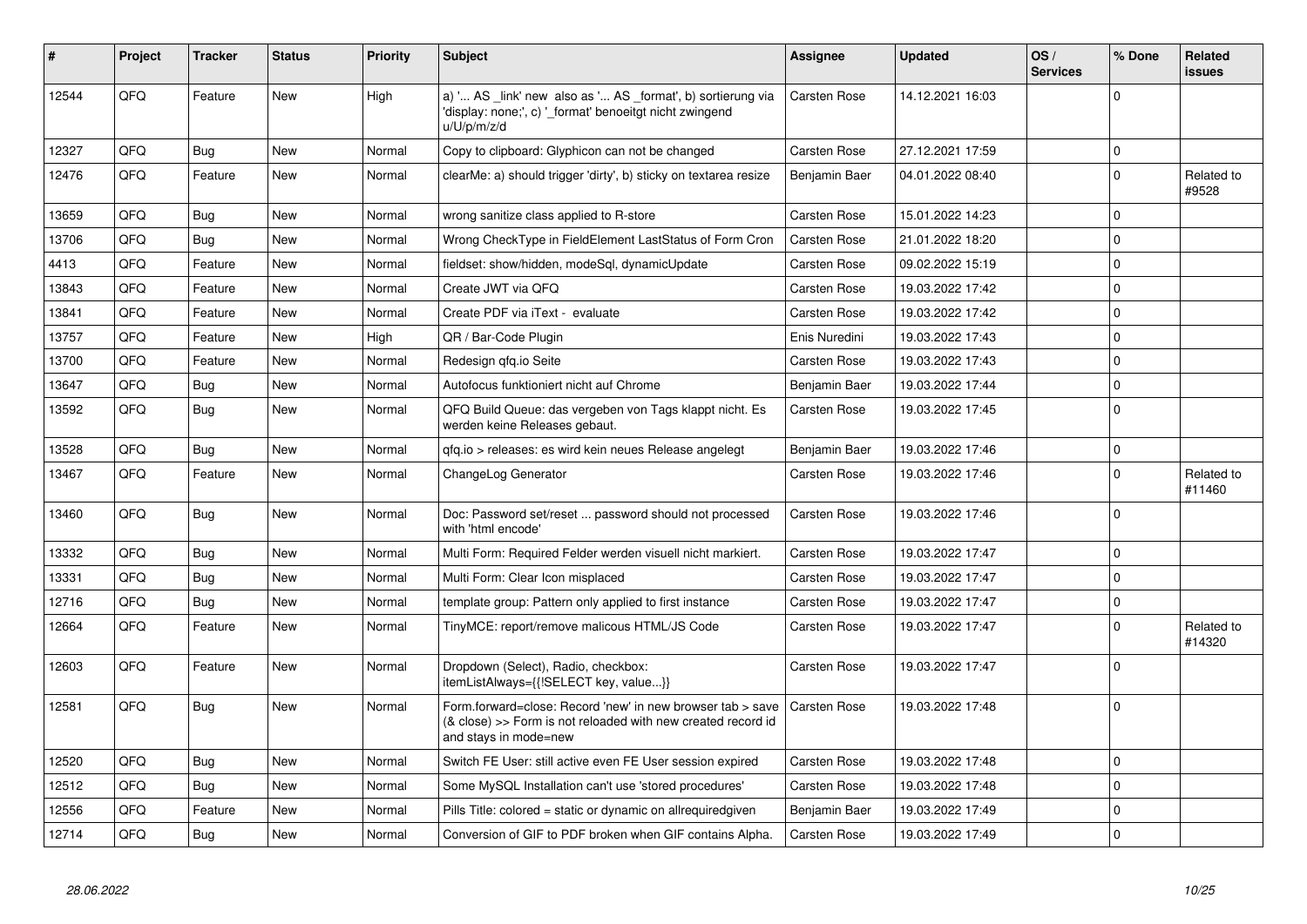| $\vert$ # | Project | <b>Tracker</b> | <b>Status</b> | <b>Priority</b> | <b>Subject</b>                                                                        | <b>Assignee</b>        | <b>Updated</b>   | OS/<br><b>Services</b> | % Done       | Related<br><b>issues</b>                                               |
|-----------|---------|----------------|---------------|-----------------|---------------------------------------------------------------------------------------|------------------------|------------------|------------------------|--------------|------------------------------------------------------------------------|
| 11892     | QFQ     | Feature        | <b>New</b>    | Normal          | tablesorter: columns with links are hard to order - new<br>qualifier 'Y: <ord>'</ord> | Enis Nuredini          | 23.03.2022 09:22 |                        | $\Omega$     |                                                                        |
| 10463     | QFQ     | Feature        | New           | Normal          | Report link: expliztes setzen von HTML Tags (Bedarf fuer<br>'data-selenium' & 'id')   | Enis Nuredini          | 23.03.2022 09:23 |                        | $\Omega$     | Related to<br>#7648                                                    |
| 8891      | QFQ     | Bug            | New           | High            | formSubmitLog: do not log passwords                                                   | Enis Nuredini          | 25.03.2022 09:06 |                        | $\mathbf 0$  |                                                                        |
| 13451     | QFQ     | Bug            | <b>New</b>    | Normal          | Character Counter / Max Character: Problem in Safari                                  | Carsten Rose           | 15.04.2022 17:18 |                        | $\mathbf 0$  |                                                                        |
| 14091     | QFQ     | Bug            | <b>New</b>    | Normal          | inconsistent template path for twig                                                   | Carsten Rose           | 19.04.2022 18:36 |                        | $\mathbf{0}$ |                                                                        |
| 10979     | QFQ     | Feature        | New           | Normal          | Ajax Calls an API - dataReport                                                        | Carsten Rose           | 11.05.2022 12:15 |                        | $\pmb{0}$    |                                                                        |
| 14245     | QFQ     | <b>Bug</b>     | <b>New</b>    | Normal          | Form Save Btn bleibt disabled wenn Datumsfeld über<br>Datepicker geändert             | Enis Nuredini          | 27.05.2022 13:45 |                        | $\mathbf{0}$ | Related to<br>#13689                                                   |
| 13689     | QFQ     | Bug            | <b>New</b>    | Normal          | Enter auf Eingabefeld mit ungültigem Wert führt zu blurry<br>Seite                    | Enis Nuredini          | 28.05.2022 10:53 |                        | $\Omega$     | Related to<br>#14245, Has<br>duplicate<br>#11891                       |
| 13945     | QFQ     | Feature        | <b>New</b>    | Normal          | As link: content before/after link                                                    | Enis Nuredini          | 28.05.2022 11:01 |                        | $\Omega$     | Related to<br>#12262                                                   |
| 14028     | QFQ     | Feature        | <b>New</b>    | Normal          | Required notification: visual nicer                                                   | Enis Nuredini          | 28.05.2022 11:01 |                        | $\pmb{0}$    |                                                                        |
| 14077     | QFQ     | <b>Bug</b>     | New           | Normal          | As link: Attribute 'class' missing by r:1 and r:3 - but should<br>set                 | Carsten Rose           | 28.05.2022 11:02 |                        | $\Omega$     | Related to<br>#5342.<br>Related to<br>#4343                            |
| 14187     | QFQ     | Feature        | <b>New</b>    | High            | gfg.log: show current URL                                                             | Carsten Rose           | 28.05.2022 11:02 |                        | $\mathbf{0}$ | Related to<br>#13933.<br>Related to<br>#12532,<br>Related to<br>#11893 |
| 14227     | QFQ     | Feature        | <b>New</b>    | Normal          | Selenium Konkurrenz: cypress.io                                                       | Enis Nuredini          | 28.05.2022 11:02 |                        | $\mathbf 0$  |                                                                        |
| 14233     | QFQ     | Bug            | <b>New</b>    | Normal          | AS _link: question - HTML is not rendered                                             | Carsten Rose           | 28.05.2022 11:02 |                        | $\pmb{0}$    |                                                                        |
| 13609     | QFQ     | Feature        | New           | Normal          | QFQ Introduction: Seite aufloesen                                                     | Philipp<br>Gröbelbauer | 28.05.2022 11:02 |                        | $\mathbf{0}$ |                                                                        |
| 14090     | QFQ     | Feature        | <b>New</b>    | Normal          | Nützliche script funktionen                                                           | Carsten Rose           | 28.05.2022 11:03 |                        | $\mathbf 0$  |                                                                        |
| 14185     | QFQ     | Feature        | <b>New</b>    | Normal          | External/Autocron.php - better suitable directory                                     | Support: System        | 28.05.2022 11:03 |                        | $\mathbf 0$  |                                                                        |
| 12989     | QFQ     | <b>Bug</b>     | New           | Normal          | empty string does not trigger dynamic update                                          | Enis Nuredini          | 28.05.2022 11:09 |                        | $\pmb{0}$    |                                                                        |
| 12066     | QFQ     | Bug            | <b>New</b>    | High            | enterAsSubmit: Forward wird nicht ausgeführt                                          | Enis Nuredini          | 29.05.2022 09:23 |                        | $\mathbf 0$  |                                                                        |
| 13716     | QFQ     | Bug            | New           | High            | Firefox ask to store username/password                                                | Enis Nuredini          | 30.05.2022 09:31 |                        | $\mathbf 0$  | Related to<br>#13827                                                   |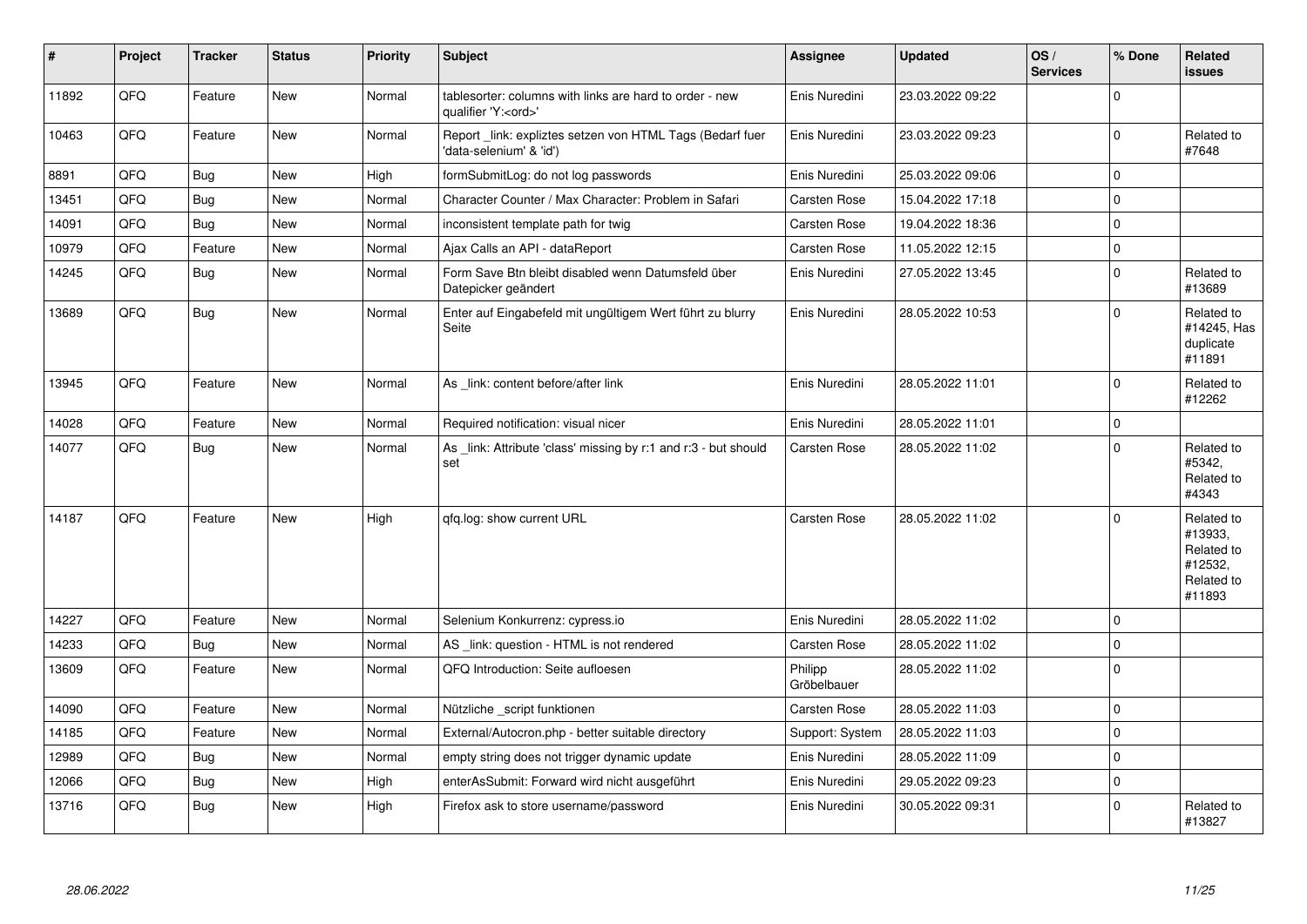| #     | Project | <b>Tracker</b> | <b>Status</b> | <b>Priority</b> | Subject                                                                                   | Assignee            | <b>Updated</b>   | OS/<br><b>Services</b> | % Done       | Related<br><b>issues</b>                                              |
|-------|---------|----------------|---------------|-----------------|-------------------------------------------------------------------------------------------|---------------------|------------------|------------------------|--------------|-----------------------------------------------------------------------|
| 12490 | QFQ     | Feature        | <b>New</b>    | Normal          | Loading Plugins in QFQ - see what tinymce does. (lazy<br>loading)                         | Benjamin Baer       | 08.06.2022 10:37 |                        | $\Omega$     | Related to<br>#12611,<br>Related to<br>#10013.<br>Related to<br>#7732 |
| 14304 | QFQ     | <b>Bug</b>     | <b>New</b>    | Normal          | table sorter view safer does not work                                                     | <b>Carsten Rose</b> | 10.06.2022 11:49 |                        | $\mathbf 0$  |                                                                       |
| 14305 | QFQ     | Bug            | <b>New</b>    | Normal          | Inline Report editing does not create history entries                                     | Carsten Rose        | 10.06.2022 11:55 |                        | $\Omega$     |                                                                       |
| 14322 | QFQ     | Bug            | <b>New</b>    | Normal          | Form Load: by default no scroll (save & close should be<br>visible).                      | Enis Nuredini       | 15.06.2022 14:12 |                        | $\mathbf 0$  | Related to<br>#14321,<br>Related to<br>#6232                          |
| 14377 | QFQ     | <b>Bug</b>     | New           | Normal          | Documentation > General Tips: white page after migration                                  | Enis Nuredini       | 19.06.2022 16:37 |                        | $\mathbf 0$  |                                                                       |
| 14376 | QFQ     | Feature        | New           | Normal          | QFQ Bootstrap: if missing, create stored procedures                                       | Enis Nuredini       | 19.06.2022 16:37 |                        | $\mathbf 0$  |                                                                       |
| 14395 | QFQ     | Support        | New           | Normal          | FormEditor: Virtual table columns                                                         | Enis Nuredini       | 21.06.2022 16:09 |                        | $\mathbf 0$  |                                                                       |
| 5942  | QFQ     | Feature        | Priorize      | Normal          | 'L' and 'type': append to links, generate via '_link' by using 'u:'                       | Carsten Rose        | 01.02.2020 10:13 |                        | $\mathbf 0$  |                                                                       |
| 3782  | QFQ     | Bug            | Priorize      | Normal          | Bei fehlerhafter Eingabe (z.B. Datum) sollte das erwartete<br>Format angezeigt werden     | Carsten Rose        | 01.02.2020 10:13 |                        | $\mathbf{0}$ |                                                                       |
| 7616  | QFQ     | Bug            | Priorize      | Normal          | Selectlist with Enum & Dynamic Update                                                     | Carsten Rose        | 01.02.2020 10:13 |                        | $\mathbf 0$  |                                                                       |
| 7522  | QFQ     | Feature        | Priorize      | Normal          | Inserting default index.html to folder (Avoid Apache Indexing)                            | <b>Carsten Rose</b> | 01.02.2020 10:13 |                        | $\mathbf 0$  |                                                                       |
| 7290  | QFQ     | Feature        | Priorize      | Normal          | FormEditor: title as textarea if LEN(title)>60                                            | Carsten Rose        | 01.02.2020 10:13 |                        | $\mathbf 0$  | Blocked by<br>#7682                                                   |
| 7217  | QFQ     | Feature        | Priorize      | Normal          | Download: notice User if `_sip=?` is missing                                              | Carsten Rose        | 01.02.2020 10:13 |                        | $\mathbf 0$  |                                                                       |
| 6998  | QFQ     | Feature        | Priorize      | Normal          | Form: with debug=on show column information as tooltip of<br>column label                 | Carsten Rose        | 01.02.2020 10:13 |                        | $\mathbf 0$  |                                                                       |
| 6574  | QFQ     | Bug            | Priorize      | Normal          | qfq.log: Fehlermeldung wurde angezeigt, aber nicht geloggt                                | Carsten Rose        | 01.02.2020 10:13 |                        | $\mathbf 0$  |                                                                       |
| 8585  | QFQ     | Feature        | Priorize      | Normal          | Enhance Error message for 'unknown form'                                                  | Carsten Rose        | 01.02.2020 10:13 |                        | $\mathbf 0$  |                                                                       |
| 8584  | QFQ     | Feature        | Priorize      | Normal          | FE 'Action' - never assign to Container (except Template<br>Group)                        | Carsten Rose        | 01.02.2020 10:13 |                        | $\mathbf 0$  |                                                                       |
| 8037  | QFQ     | Bug            | Priorize      | Normal          | FE.type=upload (advanced mode): {{slaveld:V}} missing<br>during dynamic update            | Carsten Rose        | 01.02.2020 10:13 |                        | $\mathbf 0$  |                                                                       |
| 8034  | QFQ     | Feature        | Priorize      | Normal          | FormElement 'data': 22.22.2222 should not be accepted                                     | Carsten Rose        | 01.02.2020 10:13 |                        | $\pmb{0}$    |                                                                       |
| 7656  | QFQ     | Bug            | Priorize      | Normal          | FE with required, 'pattern' and 'extraButtonLock': always<br>complain about missing value | Carsten Rose        | 01.02.2020 10:13 |                        | $\mathbf 0$  |                                                                       |
| 7630  | QFQ     | Feature        | Priorize      | Normal          | detailed error message for simple upload                                                  | Carsten Rose        | 01.02.2020 10:13 |                        | $\mathbf 0$  |                                                                       |
| 9947  | QFQ     | <b>Bug</b>     | Priorize      | Normal          | Unwanted error message if missing 'typeAheadSqlPrefetch'                                  | Carsten Rose        | 01.02.2020 10:13 |                        | $\mathbf 0$  |                                                                       |
| 9900  | QFQ     | Feature        | Priorize      | Normal          | Generic API Call: tt-content record >> JSON                                               | Carsten Rose        | 01.02.2020 10:13 |                        | $\mathbf 0$  |                                                                       |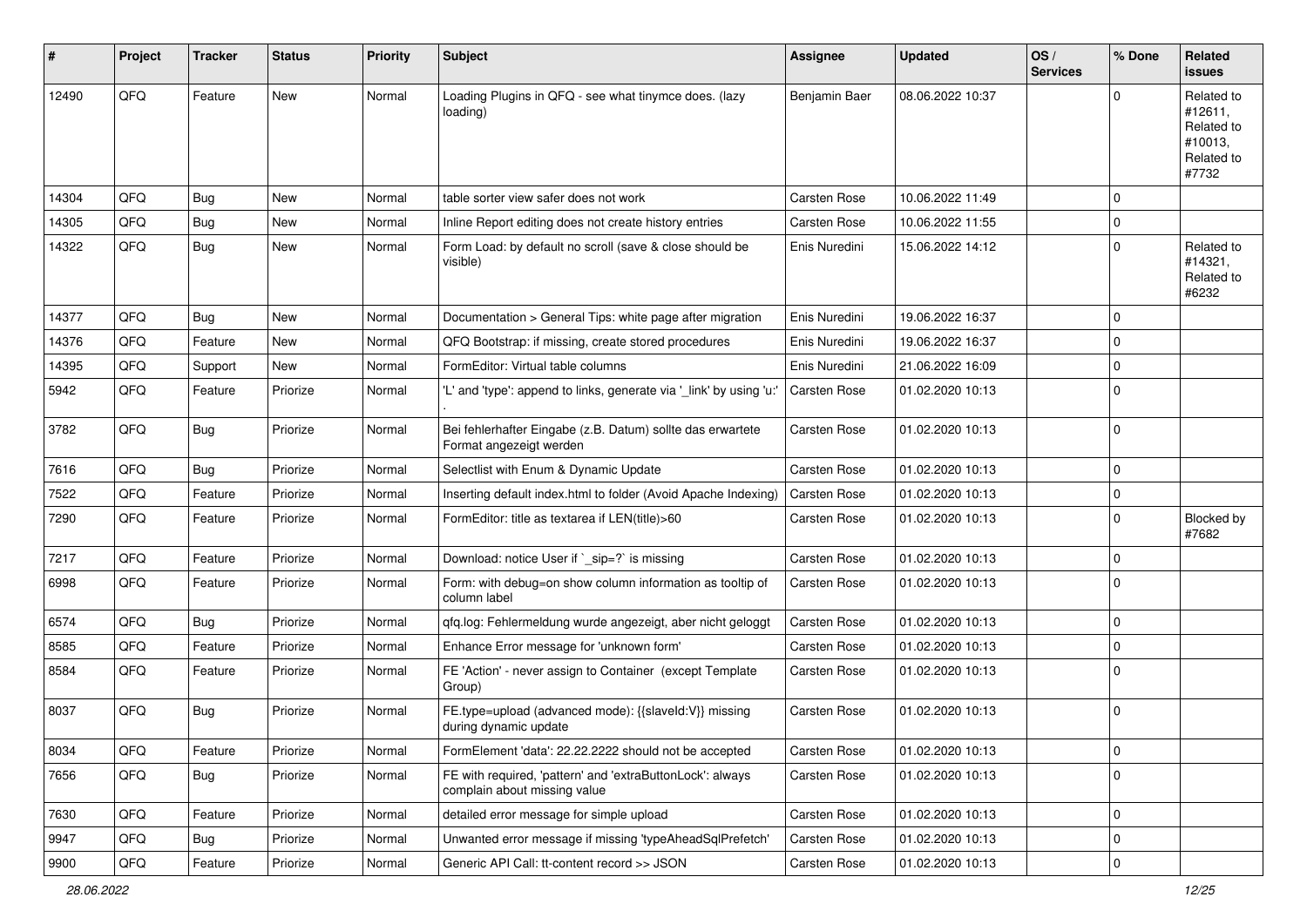| #     | Project | <b>Tracker</b> | <b>Status</b> | <b>Priority</b> | <b>Subject</b>                                                                                      | Assignee            | <b>Updated</b>   | OS/<br><b>Services</b> | % Done       | Related<br><b>issues</b>                                               |
|-------|---------|----------------|---------------|-----------------|-----------------------------------------------------------------------------------------------------|---------------------|------------------|------------------------|--------------|------------------------------------------------------------------------|
| 9862  | QFQ     | Bug            | Priorize      | Normal          | Failed writing to sql mail qfq.log should throw an exception                                        | Carsten Rose        | 01.02.2020 10:13 |                        | $\mathbf 0$  |                                                                        |
| 9975  | QFQ     | Bug            | Priorize      | Normal          | Dropdown Menu: 'r:3' broken                                                                         | <b>Carsten Rose</b> | 01.02.2020 10:13 |                        | $\mathbf 0$  |                                                                        |
| 9928  | QFQ     | Feature        | Priorize      | Normal          | SpecialColumnName: a) Deprecated: ' AS "_+tag " ', b)<br>New: ' AS "_ <tag1><tag2>" '</tag2></tag1> | Carsten Rose        | 01.02.2020 23:17 |                        | $\mathbf 0$  | Related to<br>#9929                                                    |
| 8277  | QFQ     | Feature        | Priorize      | Normal          | fe.parameter.default=                                                                               | Carsten Rose        | 01.02.2020 23:17 |                        | $\mathbf 0$  | Related to<br>#8113                                                    |
| 9968  | QFQ     | Feature        | Priorize      | Normal          | Tooltip in Links for Developer                                                                      | Carsten Rose        | 01.02.2020 23:17 |                        | $\mathbf 0$  |                                                                        |
| 7730  | QFQ     | Feature        | Priorize      | Normal          | SELECT Box: title in between                                                                        | Benjamin Baer       | 01.02.2020 23:22 |                        | $\mathbf 0$  |                                                                        |
| 10015 | QFQ     | Feature        | Priorize      | Normal          | Monospace in Textarea                                                                               | Carsten Rose        | 03.02.2020 13:40 |                        | $\mathbf 0$  |                                                                        |
| 10003 | QFQ     | Feature        | Priorize      | Normal          | fieldset: stronger visualize group                                                                  | Benjamin Baer       | 12.02.2020 08:13 |                        | $\mathsf 0$  |                                                                        |
| 10005 | QFQ     | Feature        | Priorize      | Normal          | Report / special column name:  AS _calendar                                                         | Carsten Rose        | 03.06.2020 17:28 |                        | $\mathbf 0$  |                                                                        |
| 9958  | QFQ     | Bug            | Priorize      | Normal          | Broken subrecord query: no error message                                                            | <b>Carsten Rose</b> | 05.02.2021 15:15 |                        | $\mathbf{0}$ |                                                                        |
| 9534  | QFQ     | <b>Bug</b>     | Priorize      | Urgent          | FE.type=upload: 'Unknown Mode: ID"                                                                  | Carsten Rose        | 03.05.2021 21:14 |                        | $\mathbf 0$  | Related to<br>#9532                                                    |
| 9173  | QFQ     | <b>Bug</b>     | Priorize      | Urgent          | Stale Record Lock: Firefox                                                                          | Carsten Rose        | 03.05.2021 21:14 |                        | $\mathbf 0$  | Related to<br>#9789                                                    |
| 12504 | QFQ     | Feature        | Priorize      | Normal          | sql.log: report fe.id                                                                               | Carsten Rose        | 05.05.2021 22:09 |                        | $\mathbf 0$  |                                                                        |
| 12503 | QFQ     | Feature        | Priorize      | Normal          | Detect dangerous UPDATE statement with missing WHERE                                                | Carsten Rose        | 05.05.2021 22:09 |                        | $\mathbf 0$  |                                                                        |
| 11320 | QFQ     | Feature        | Priorize      | Normal          | Typo3 Version 10 support                                                                            | Carsten Rose        | 05.05.2021 22:09 |                        | $\mathbf 0$  |                                                                        |
| 9394  | QFQ     | Feature        | Priorize      | Normal          | REST: allow for non numerical ids in get requests                                                   | Carsten Rose        | 05.05.2021 22:10 |                        | $\mathbf 0$  |                                                                        |
| 8963  | QFQ     | Feature        | Priorize      | Normal          | Setting values in a store: flexible way                                                             | Carsten Rose        | 05.05.2021 22:10 |                        | $\mathbf 0$  | Related to<br>#8975                                                    |
| 3867  | QFQ     | Feature        | Priorize      | Normal          | Readonly Formular: Template Groups add/delete ausbeldnen                                            | <b>Carsten Rose</b> | 05.05.2021 22:12 |                        | $\mathbf 0$  |                                                                        |
| 8044  | QFQ     | Feature        | Priorize      | Normal          | Transaction: a) Form, b) Report                                                                     | Carsten Rose        | 05.05.2021 22:14 |                        | $\Omega$     | Related to<br>#8043                                                    |
| 9668  | QFQ     | Feature        | Priorize      | Normal          | Form.mode: rename 'hidden' to 'hide'                                                                | Carsten Rose        | 05.05.2021 22:14 |                        | $\mathbf 0$  | Related to<br>#6437                                                    |
| 10011 | QFQ     | Feature        | Priorize      | Normal          | Offer new STORE_TYPO3 Variable 'beUser', 'beEmail'                                                  | Carsten Rose        | 08.05.2021 09:51 |                        | $\mathbf 0$  | Related to<br>#10012,<br>Related to<br>#12511                          |
| 10012 | QFQ     | Feature        | Priorize      | Normal          | redirectAllMailTo: {{beEmail:T}}                                                                    | Carsten Rose        | 08.05.2021 09:54 |                        | $\mathbf 0$  | Related to<br>#12412,<br>Related to<br>#12413,<br>Related to<br>#10011 |
| 9346  | QFQ     | Feature        | Priorize      | Normal          | beforeSave: check if an upload is given                                                             | Carsten Rose        | 11.06.2021 21:18 |                        | $\pmb{0}$    |                                                                        |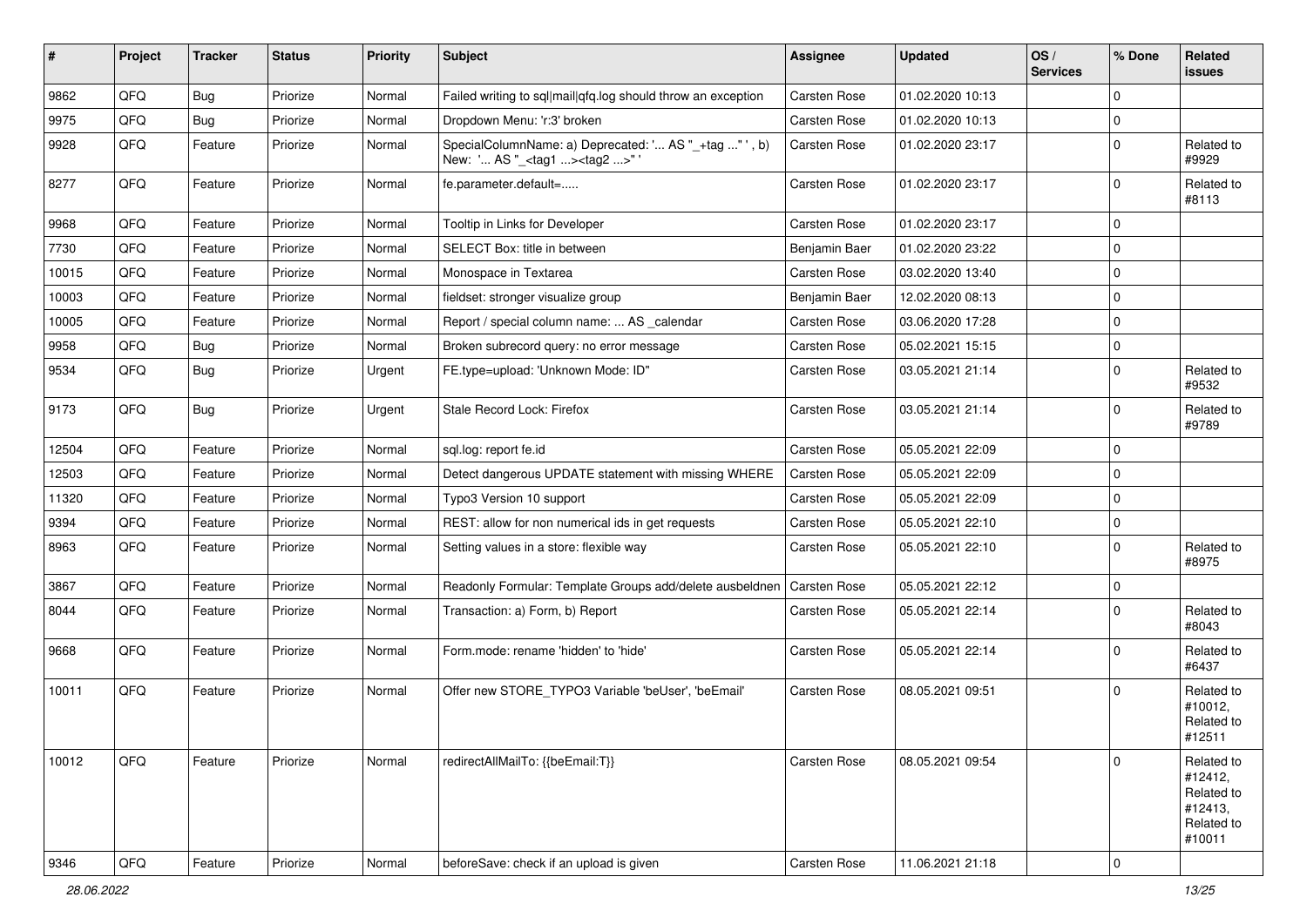| #     | Project | <b>Tracker</b> | <b>Status</b> | <b>Priority</b> | <b>Subject</b>                                                                                           | <b>Assignee</b>     | Updated          | OS/<br><b>Services</b> | % Done      | Related<br><b>issues</b>                                                |
|-------|---------|----------------|---------------|-----------------|----------------------------------------------------------------------------------------------------------|---------------------|------------------|------------------------|-------------|-------------------------------------------------------------------------|
| 9121  | QFQ     | <b>Bug</b>     | Priorize      | High            | sip links have r and dblndexData set                                                                     | Carsten Rose        | 12.06.2021 10:41 |                        | $\mathbf 0$ |                                                                         |
| 8204  | QFQ     | Feature        | Priorize      | High            | Position 'required mark'                                                                                 | Carsten Rose        | 16.06.2021 13:44 |                        | $\pmb{0}$   |                                                                         |
| 12325 | QFQ     | <b>Bug</b>     | Priorize      | Normal          | MultiDB form.dblndex not working for report syntax                                                       | Carsten Rose        | 07.09.2021 13:37 |                        | $\pmb{0}$   | Related to<br>#12145,<br>Related to<br>#12314                           |
| 8082  | QFQ     | Feature        | Priorize      | High            | Contact form without saving record                                                                       | Carsten Rose        | 07.12.2021 15:20 |                        | $\mathbf 0$ | Related to<br>#8587,<br><b>Blocks</b><br>#11850                         |
| 9834  | QFQ     | <b>Bug</b>     | Priorize      | Normal          | Input elements with tag 'disabled' are missing on<br>form-submit: server option 'processReadOnly' broken | Carsten Rose        | 07.12.2021 16:43 |                        | $\mathbf 0$ | Related to<br>#9691,<br>Related to<br>#5305, Has<br>duplicate<br>#12331 |
| 6116  | QFQ     | Bug            | Priorize      | High            | value of checkbox not saved                                                                              | <b>Carsten Rose</b> | 07.12.2021 17:19 |                        | $\pmb{0}$   |                                                                         |
| 9135  | QFQ     | Feature        | Priorize      | Normal          | Progress Bar generic / replace old hourglass download<br>popup                                           | Benjamin Baer       | 03.01.2022 07:43 |                        | $\mathbf 0$ |                                                                         |
| 7965  | QFQ     | Feature        | Priorize      | Normal          | Input type 'text' with visual format - currency                                                          | Benjamin Baer       | 03.01.2022 07:45 |                        | $\mathbf 0$ |                                                                         |
| 4457  | QFQ     | <b>Bug</b>     | Priorize      | Normal          | typeahead: pressing return to select an item, saves the form<br>and closes the form.                     | Benjamin Baer       | 03.01.2022 08:01 |                        | $\mathbf 0$ | Related to<br>#4398                                                     |
| 6566  | QFQ     | Bug            | Priorize      | Normal          | Link Function 'delete': provided parameter missing on page<br>reload                                     | Benjamin Baer       | 03.01.2022 08:08 |                        | $\mathbf 0$ |                                                                         |
| 2665  | QFQ     | <b>Bug</b>     | Priorize      | Normal          | Dynamic Update funktioniert nicht, wenn beim<br>entsprechenden FormElement eine size angegeben ist.      | Benjamin Baer       | 03.01.2022 08:12 |                        | 30          |                                                                         |
| 6870  | QFQ     | Feature        | Priorize      | Normal          | Click on '_link' triggers an API call                                                                    | Benjamin Baer       | 03.01.2022 08:25 |                        | $\mathbf 0$ |                                                                         |
| 5366  | QFQ     | Feature        | Priorize      | Normal          | Saving with keyboard shortcuts                                                                           | Benjamin Baer       | 21.03.2022 09:47 |                        | $\mathbf 0$ |                                                                         |
| 6224  | QFQ     | Feature        | Priorize      | Normal          | Dynamic update: fade in/out fields                                                                       | Benjamin Baer       | 21.03.2022 09:50 |                        | $\mathbf 0$ |                                                                         |
| 5562  | QFQ     | Feature        | Priorize      | Normal          | Drag'n'Drop fuer Uploads                                                                                 | Benjamin Baer       | 21.03.2022 09:52 |                        | $\mathbf 0$ | Related to<br>#9706                                                     |
| 6801  | QFQ     | Feature        | Priorize      | Normal          | Fabric: Maximize / FullIscreen                                                                           | Benjamin Baer       | 21.03.2022 09:56 |                        | $\mathbf 0$ |                                                                         |
| 6140  | QFQ     | <b>Bug</b>     | Priorize      | Normal          | QFQ DnD Sort: Locked fields                                                                              | Benjamin Baer       | 21.03.2022 09:56 |                        | $\mathbf 0$ |                                                                         |
| 10569 | QFQ     | Feature        | Priorize      | Normal          | link blank more safe                                                                                     | Enis Nuredini       | 25.03.2022 12:44 |                        | $\mathbf 0$ |                                                                         |
| 13900 | QFQ     | Feature        | Priorize      | Normal          | Selenium: Check das Cookie/PDF funktioniert                                                              | Enis Nuredini       | 25.03.2022 12:45 |                        | $\mathbf 0$ |                                                                         |
| 13943 | QFQ     | <b>Bug</b>     | Priorize      | Normal          | unable to find formgroup                                                                                 | Enis Nuredini       | 28.05.2022 11:03 |                        | $\pmb{0}$   |                                                                         |
| 12452 | QFQ     | Feature        | Priorize      | Normal          | BaseURL: alsways with '/' at the end                                                                     | Carsten Rose        | 19.06.2022 13:45 |                        | $\Omega$    | Related to<br>#10782                                                    |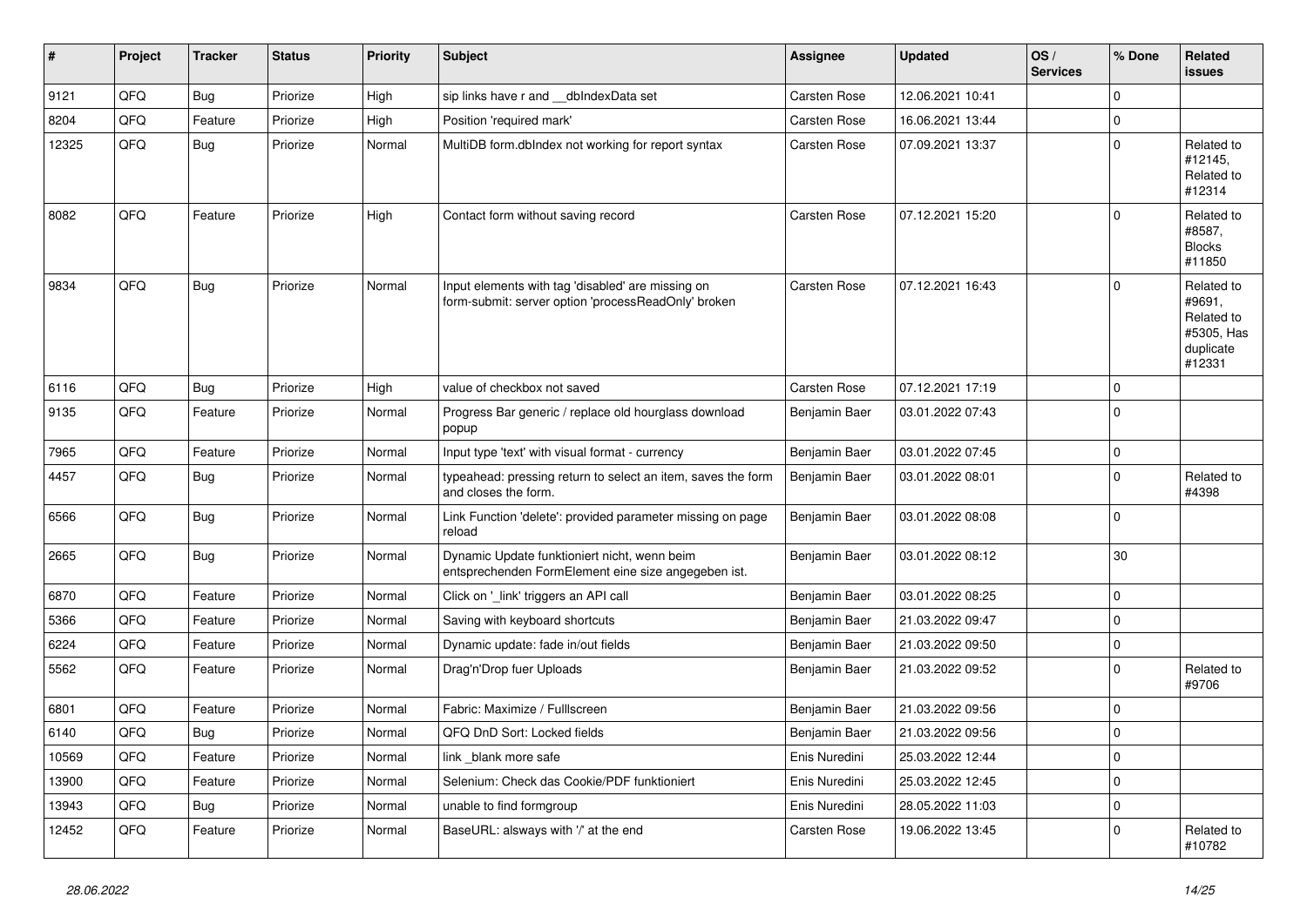| #     | Project | <b>Tracker</b> | <b>Status</b> | <b>Priority</b> | <b>Subject</b>                                                                          | Assignee            | <b>Updated</b>   | OS/<br><b>Services</b> | % Done      | Related<br><b>issues</b>                                                                                                                                              |
|-------|---------|----------------|---------------|-----------------|-----------------------------------------------------------------------------------------|---------------------|------------------|------------------------|-------------|-----------------------------------------------------------------------------------------------------------------------------------------------------------------------|
| 14283 | QFQ     | <b>Bug</b>     | Priorize      | Normal          | HEIC / HEIF convert doesn't trigger                                                     | <b>Carsten Rose</b> | 19.06.2022 16:37 |                        | $\mathbf 0$ |                                                                                                                                                                       |
| 14371 | QFQ     | Feature        | Priorize      | Normal          | <b>LDAP via REPORT</b>                                                                  | Carsten Rose        | 19.06.2022 16:37 |                        | $\mathbf 0$ |                                                                                                                                                                       |
| 14290 | QFQ     | Feature        | Priorize      | Normal          | FormEditor: Show Table Definition                                                       | Carsten Rose        | 19.06.2022 16:37 |                        | $\mathbf 0$ |                                                                                                                                                                       |
| 12463 | QFQ     | <b>Bug</b>     | ToDo          | High            | QFQ Function: 'function' and 'sql' on same level - output of<br>sql is shown two times. | Carsten Rose        | 15.12.2021 16:31 |                        | $\mathbf 0$ |                                                                                                                                                                       |
| 12395 | QFQ     | Bug            | ToDo          | High            | QFQ Function: Result two times shown                                                    | Carsten Rose        | 18.02.2022 08:59 |                        | $\pmb{0}$   |                                                                                                                                                                       |
| 7602  | QFQ     | Feature        | ToDo          | High            | Multi Select: with checkboxes                                                           | Benjamin Baer       | 22.03.2022 09:07 |                        | $\mathbf 0$ |                                                                                                                                                                       |
| 13899 | QFQ     | Bug            | ToDo          | Normal          | Selenium: zum laufen bringen                                                            | Enis Nuredini       | 25.03.2022 10:24 |                        | $\mathbf 0$ |                                                                                                                                                                       |
| 14303 | QFQ     | Bug            | ToDo          | Normal          | datetime broken with picker                                                             | Enis Nuredini       | 17.06.2022 09:02 |                        | $\mathbf 0$ | Related to<br>#12630                                                                                                                                                  |
| 12262 | QFQ     | Feature        | ToDo          | Normal          | Form buttons on top: more customable                                                    | Enis Nuredini       | 17.06.2022 10:44 |                        | $\mathbf 0$ | Related to<br>#13945, Has<br>duplicate<br>#4046, Has<br>duplicate<br>#10080                                                                                           |
| 14320 | QFQ     | Feature        | ToDo          | Normal          | Allow specific HTML Tags and Attributes: general, TinyMCE                               | Enis Nuredini       | 17.06.2022 10:44 |                        | $\mathbf 0$ | Related to<br>#12664,<br>Related to<br>#12039,<br>Related to<br>#11702,<br>Related to<br>#7239,<br>Related to<br>#3708,<br>Related to<br>#3646,<br>Related to<br>#880 |
| 6250  | QFQ     | Feature        | In Progress   | Normal          | Enhance layout: a) Subrecord, b) Subrecord-Title                                        | Carsten Rose        | 01.02.2020 23:22 |                        | $\mathbf 0$ | Related to<br>#5391                                                                                                                                                   |
| 9691  | QFQ     | Bug            | In Progress   | Normal          | Checkbox: dynamic update > readonly                                                     | Carsten Rose        | 01.02.2020 23:22 |                        | 50          | Related to<br>#9834                                                                                                                                                   |
| 10443 | QFQ     | Feature        | In Progress   | Normal          | Konzept_api / _live                                                                     | <b>Carsten Rose</b> | 07.05.2020 09:39 |                        | $\mathbf 0$ |                                                                                                                                                                       |
| 11076 | QFQ     | Feature        | In Progress   | Normal          | SELECT  AS _websocket                                                                   | Carsten Rose        | 30.08.2020 17:49 |                        | $\pmb{0}$   |                                                                                                                                                                       |
| 5695  | QFQ     | Feature        | In Progress   | Normal          | Multiform                                                                               | Carsten Rose        | 02.01.2021 18:38 |                        | $\pmb{0}$   |                                                                                                                                                                       |
| 4194  | QFQ     | Feature        | In Progress   | Normal          | Bootstrap 4 ist jetzt offiziel                                                          |                     | 03.05.2021 20:47 |                        | $\mathbf 0$ | Related to<br>#10114                                                                                                                                                  |
| 9517  | QFQ     | Feature        | In Progress   | High            | Input multiple tags with typeahead                                                      | Carsten Rose        | 03.05.2021 21:14 |                        | $40\,$      | Related to<br>#10150                                                                                                                                                  |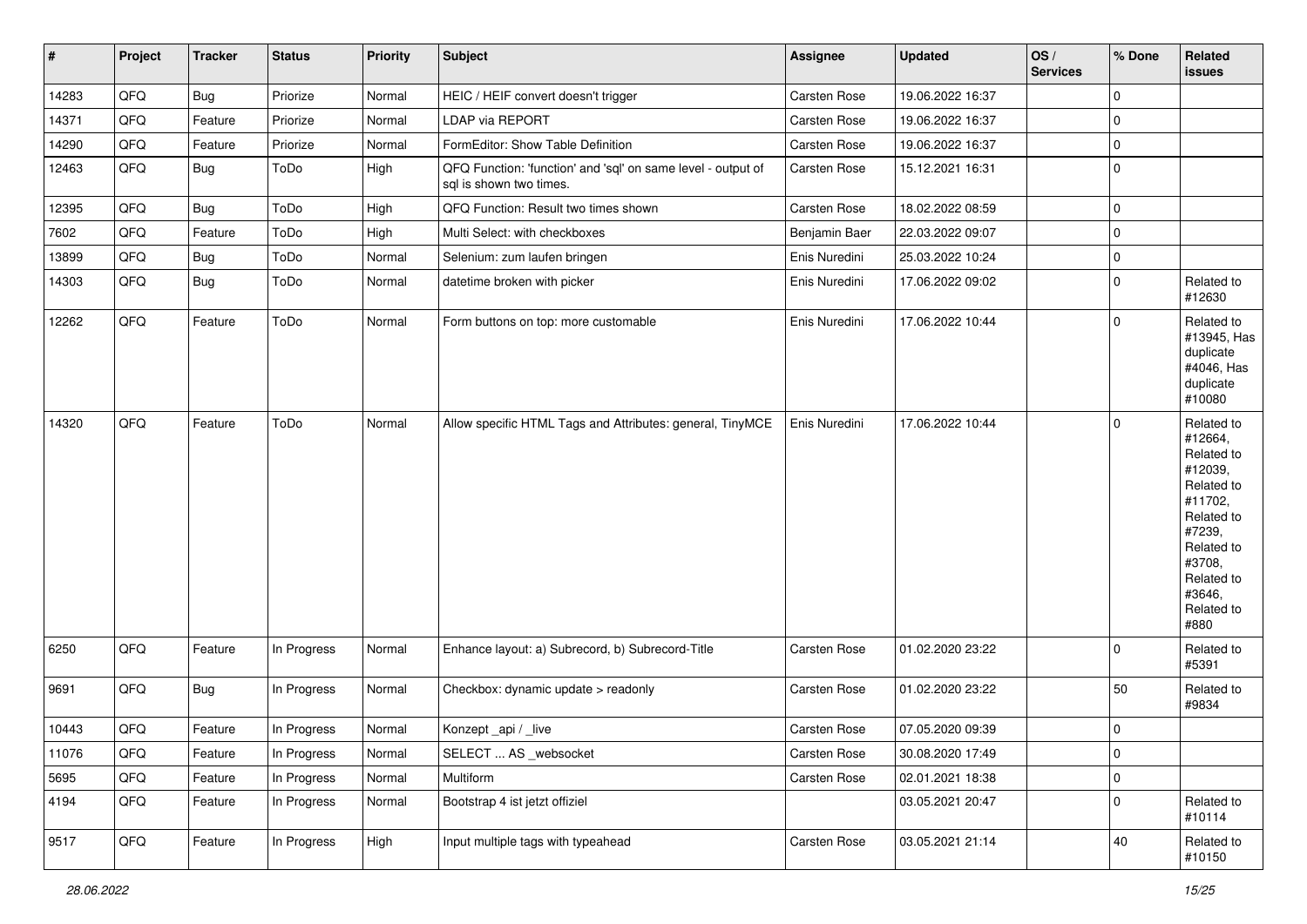| #     | Project | <b>Tracker</b> | <b>Status</b>              | <b>Priority</b> | <b>Subject</b>                                                           | Assignee          | <b>Updated</b>   | OS/<br><b>Services</b> | % Done      | Related<br><b>issues</b>                                                                                                       |
|-------|---------|----------------|----------------------------|-----------------|--------------------------------------------------------------------------|-------------------|------------------|------------------------|-------------|--------------------------------------------------------------------------------------------------------------------------------|
| 12439 | QFQ     | Feature        | In Progress                | Normal          | TinyMCE Paste from Word & Character Count/Limit                          | Carsten Rose      | 05.05.2021 22:15 |                        | $\mathbf 0$ |                                                                                                                                |
| 10661 | QFQ     | <b>Bug</b>     | In Progress                | Normal          | Typo3 Warnungen                                                          | Carsten Rose      | 07.09.2021 13:23 |                        | $\mathbf 0$ | Related to<br>#12440                                                                                                           |
| 10793 | QFQ     | Feature        | In Progress                | Normal          | <b>Update NPM Packages</b>                                               | Carsten Rose      | 07.09.2021 13:25 |                        | 30          |                                                                                                                                |
| 11980 | QFQ     | Feature        | In Progress                | Normal          | protected verzeichnis MUSS geschützt werden                              | Carsten Rose      | 07.09.2021 13:30 |                        | 0           |                                                                                                                                |
| 13330 | QFQ     | Feature        | In Progress                | Normal          | Multi Form: Upload                                                       | Carsten Rose      | 07.11.2021 12:40 |                        | 50          | Related to<br>#9706                                                                                                            |
| 9789  | QFQ     | Bug            | In Progress                | High            | Record Lock: release to early on 'leave page'                            | Carsten Rose      | 10.01.2022 09:25 |                        | 100         | Related to<br>#10081,<br>Related to<br>#9173,<br>Related to<br>#8702                                                           |
| 12508 | QFQ     | <b>Bug</b>     | In Progress                | High            | qfq Form: sendMail                                                       | Karin Niffeler    | 19.03.2022 17:48 |                        | $\mathbf 0$ |                                                                                                                                |
| 12440 | QFQ     | Feature        | In Progress                | Normal          | Typo3 V10 upgrade (durchfuehren und testen)                              | Carsten Rose      | 21.03.2022 09:53 |                        | 50          | Related to<br>#12357,<br>Related to<br>#12067,<br>Related to<br>#10661                                                         |
| 11517 | QFQ     | Bug            | In Progress                | Normal          | extraButtonInfo Broken for multiple FormElements                         | Carsten Rose      | 12.05.2022 13:12 |                        | $\mathbf 0$ | Related to<br>#7890,<br>Related to<br>#3811, Has<br>duplicate<br>#10905, Has<br>duplicate<br>#10553, Has<br>duplicate<br>#6779 |
| 14175 | QFQ     | Bug            | In Progress                | Normal          | Opening a form with no QFQ Session cookie fails                          | Carsten Rose      | 03.06.2022 10:40 |                        | $\mathbf 0$ |                                                                                                                                |
| 14323 | QFQ     | Bug            | In Progress                | Normal          | Report: render=both single - no impact                                   | Carsten Rose      | 19.06.2022 18:31 |                        | $\mathbf 0$ |                                                                                                                                |
| 12630 | QFQ     | Feature        | In Progress                | Normal          | Input: date[time]: min / max values                                      | Enis Nuredini     | 20.06.2022 18:31 |                        | $\mathbf 0$ | Related to<br>#10096,<br>Related to<br>#14302,<br>Related to<br>#14303                                                         |
| 13566 | QFQ     | Feature        | Ready to sync<br>(develop) | Normal          | Delete config-example.qfq.php file                                       | Carsten Rose      | 23.12.2021 09:25 |                        | $\mathbf 0$ |                                                                                                                                |
| 8316  | QFQ     | <b>Bug</b>     | Feedback                   | Normal          | Documentation/Behaviour for Nested Queries and<br>Record-Store confusing | Nicola Chiapolini | 20.11.2019 09:14 |                        | $\pmb{0}$   |                                                                                                                                |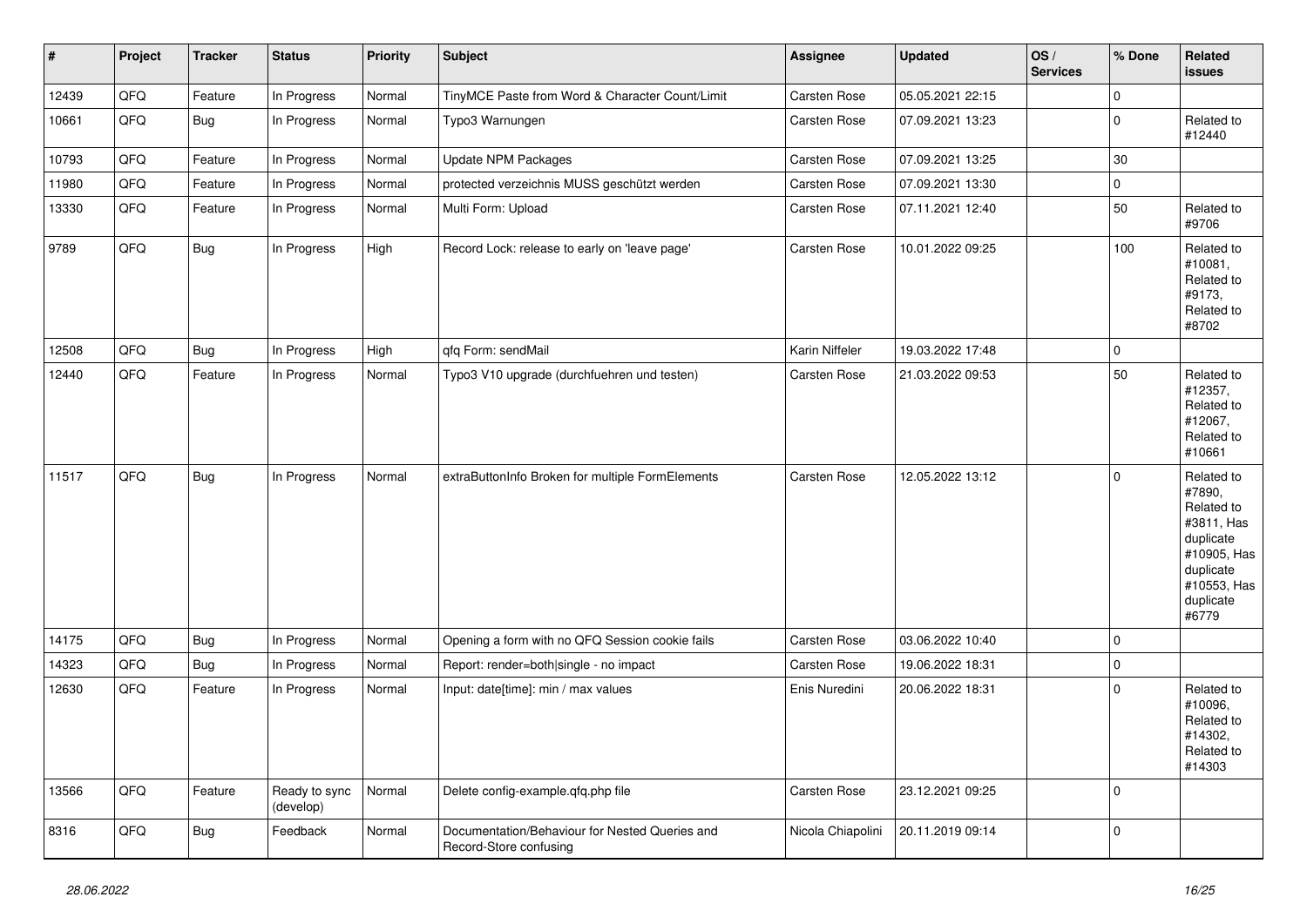| ∦     | Project | <b>Tracker</b> | <b>Status</b>     | <b>Priority</b> | <b>Subject</b>                                                                       | <b>Assignee</b> | <b>Updated</b>   | OS/<br><b>Services</b> | % Done       | Related<br><b>issues</b>                    |
|-------|---------|----------------|-------------------|-----------------|--------------------------------------------------------------------------------------|-----------------|------------------|------------------------|--------------|---------------------------------------------|
| 9898  | QFQ     | Bug            | Feedback          | Normal          | Formular trotz Timeout gespeichert                                                   | Benjamin Baer   | 01.02.2020 15:56 |                        | $\Omega$     |                                             |
| 9535  | QFQ     | Bug            | Feedback          | Normal          | Report:  AS '_vertical' - column to wide - vertical >> rot45,<br>rot90               | Benjamin Baer   | 01.02.2020 15:56 |                        | $\mathbf{0}$ |                                             |
| 10124 | QFQ     | Feature        | Feedback          | Normal          | qfq AAI-Login                                                                        | Karin Niffeler  | 07.05.2020 09:36 |                        | $\mathbf 0$  |                                             |
| 11347 | QFQ     | Bug            | Feedback          | Normal          | If Bedingungen funktionieren nicht korrekt                                           | Christoph Fuchs | 21.03.2021 20:37 |                        | $\mathbf 0$  |                                             |
| 9548  | QFQ     | Feature        | Feedback          | High            | FormElement: Pattern mismatch - optional report only on<br>focus lost                | Benjamin Baer   | 03.05.2021 21:14 |                        | $\mathbf 0$  |                                             |
| 5894  | QFQ     | Feature        | Feedback          | Normal          | Typeahead in Report: show/hide rows dynamically                                      | Carsten Rose    | 18.02.2022 08:50 |                        | $\Omega$     | Related to<br>#5893,<br>Related to<br>#5885 |
| 12546 | QFQ     | <b>Bug</b>     | Feedback          | Normal          | Branch 'Development' - Unit Tests mit dirty workaround<br>angepasst                  | Carsten Rose    | 19.03.2022 17:48 |                        | $\Omega$     |                                             |
| 13767 | QFQ     | Bug            | Feedback          | Normal          | date/time-picker: required shows up/down button orange                               | Enis Nuredini   | 16.05.2022 23:16 |                        | 0            |                                             |
| 13572 | QFQ     | Feature        | Feedback          | Normal          | Form Load: misleading error message on trying to load non<br>existent primary record | Enis Nuredini   | 16.05.2022 23:16 |                        | 100          |                                             |
| 10782 | QFQ     | Feature        | Feedback          | Normal          | Tiny MCE: Image Upload                                                               | Enis Nuredini   | 16.05.2022 23:16 |                        | $\Omega$     | Related to<br>#12452                        |
| 12584 | QFQ     | Feature        | Feedback          | Normal          | T3 v10 migration script: replace alias-patterns (v11)                                | Carsten Rose    | 28.05.2022 11:12 |                        | 100          |                                             |
| 11630 | QFQ     | <b>Bug</b>     | Feedback          | High            | Bitte check ob CALL() in 20.11.0 noch so funktioniert wie in<br>20.4.1               | Enis Nuredini   | 28.05.2022 13:45 |                        | $\Omega$     | Related to<br>#11325                        |
| 9052  | QFQ     | Feature        | Feedback          | High            | Report: CodeMirror with SQL Syntax Highlight in FE                                   | Enis Nuredini   | 08.06.2022 10:25 |                        | $\mathbf{0}$ |                                             |
| 9579  | QFQ     | Feature        | Some day<br>maybe | Normal          | Multiform with Process Row                                                           | Carsten Rose    | 11.12.2019 16:01 |                        | $\Omega$     |                                             |
| 9704  | QFQ     | Feature        | Some day<br>maybe | Normal          | Thumbnails Generieren beim Splitten von PDF Files                                    | Carsten Rose    | 11.12.2019 16:01 |                        | $\mathbf 0$  |                                             |
| 8106  | QFQ     | Bug            | Some day<br>maybe | Normal          | Dynamic Update: Feld kann nicht auf empty zurückgesetzt<br>werden                    | Carsten Rose    | 11.12.2019 16:01 |                        | $\Omega$     |                                             |
| 8894  | QFQ     | Feature        | Some day<br>maybe | Normal          | Documentation Tags Usable in QFQ Application                                         | Carsten Rose    | 11.12.2019 16:01 |                        | $\mathbf{0}$ |                                             |
| 8892  | QFQ     | Feature        | Some day<br>maybe | Normal          | Display and Edit SQL Comments in Form Editor                                         | Carsten Rose    | 11.12.2019 16:01 |                        | $\Omega$     |                                             |
| 9020  | QFQ     | Bug            | Some day<br>maybe | Normal          | radio mit buttonClass und dynamicUpdate lassen sich nicht<br>kombinieren             |                 | 11.12.2019 16:01 |                        | $\Omega$     |                                             |
| 6992  | QFQ     | Feature        | Some day<br>maybe | Normal          | DB exception: Syntax Highlight                                                       |                 | 11.12.2019 16:01 |                        | $\Omega$     | Related to<br>#5450                         |
| 7108  | QFQ     | Feature        | Some day<br>maybe | Normal          | QFQ Wrap Elements                                                                    |                 | 11.12.2019 16:01 |                        | $\Omega$     |                                             |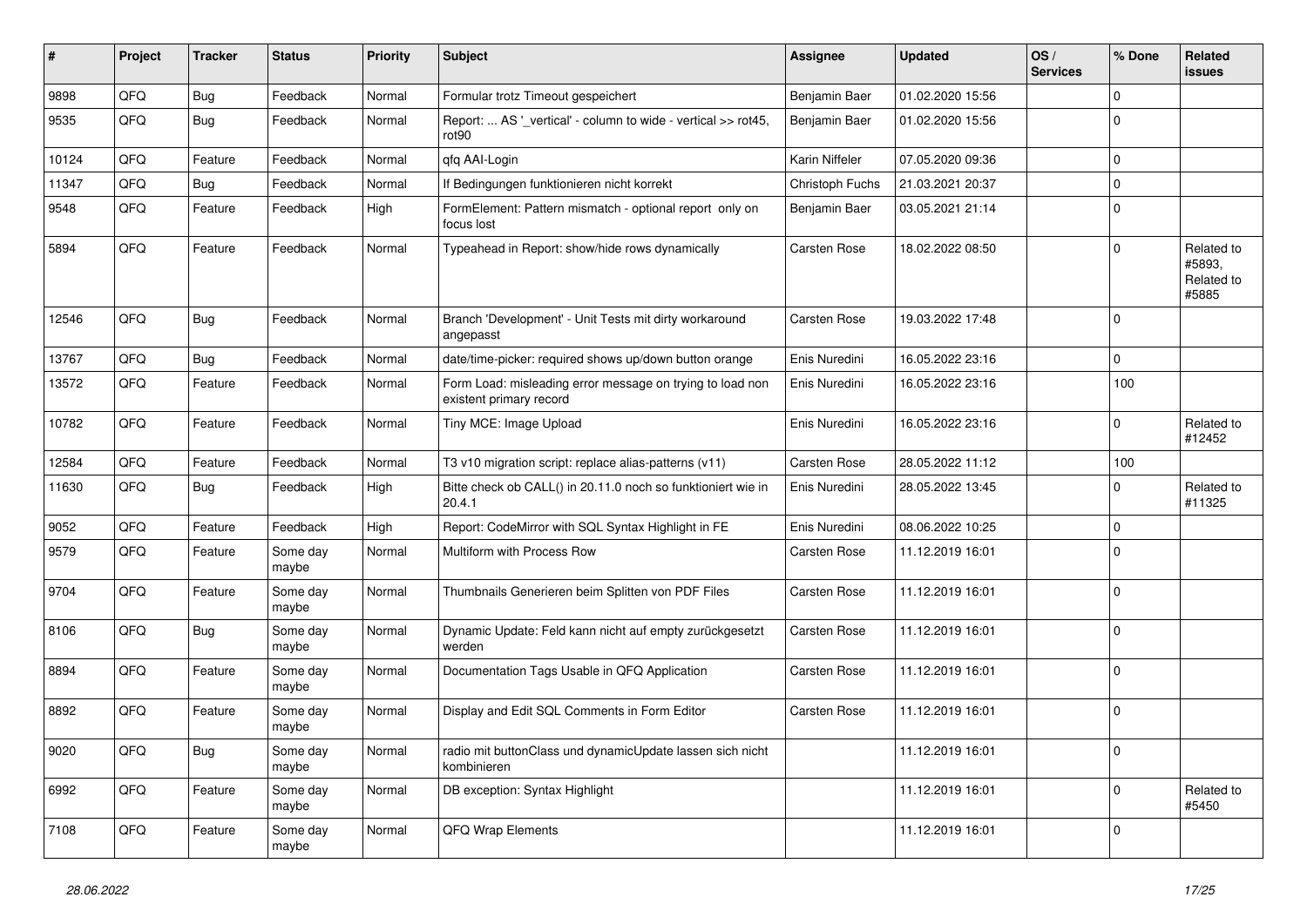| #    | Project | <b>Tracker</b> | <b>Status</b>     | <b>Priority</b> | <b>Subject</b>                                                                                            | Assignee            | <b>Updated</b>   | OS/<br><b>Services</b> | % Done   | Related<br><b>issues</b> |
|------|---------|----------------|-------------------|-----------------|-----------------------------------------------------------------------------------------------------------|---------------------|------------------|------------------------|----------|--------------------------|
| 7107 | QFQ     | Feature        | Some day<br>maybe | Normal          | Showcase Registration Tool: Anmeldung / Administration :<br>Liste Anmeldungen / Emaileinaldung            | <b>Carsten Rose</b> | 11.12.2019 16:01 |                        | $\Omega$ |                          |
| 7106 | QFQ     | Feature        | Some dav<br>maybe | Normal          | Beispiel Nummerierung von Rows in Report                                                                  |                     | 11.12.2019 16:01 |                        | $\Omega$ |                          |
| 7105 | QFQ     | Feature        | Some day<br>maybe | Normal          | Beispiel wie man in einer zweiten Tabelle speichert.                                                      |                     | 11.12.2019 16:01 |                        | $\Omega$ |                          |
| 7104 | QFQ     | Feature        | Some day<br>maybe | Normal          | Manual: hint about escaping if '\r' appears in mail body                                                  |                     | 11.12.2019 16:01 |                        | $\Omega$ |                          |
| 7336 | QFQ     | Feature        | Some day<br>maybe | Normal          | PDF Upload: disallow PDFs with specific Meta information                                                  | <b>Carsten Rose</b> | 11.12.2019 16:01 |                        | $\Omega$ |                          |
| 5783 | QFQ     | Feature        | Some dav<br>maybe | Normal          | <b>BPMN View/Edit</b>                                                                                     |                     | 11.12.2019 16:02 |                        | $\Omega$ |                          |
| 6083 | QFQ     | Feature        | Some day<br>maybe | Normal          | Dynamic Update: Value Check via SQL                                                                       |                     | 11.12.2019 16:02 |                        | $\Omega$ |                          |
| 6299 | QFQ     | Feature        | Some day<br>maybe | Normal          | Attack detection: log table with invalid SIP access                                                       |                     | 11.12.2019 16:02 |                        | $\Omega$ | Related to<br>#3947      |
| 6288 | QFQ     | Feature        | Some day<br>maybe | Normal          | Best Practice: Erklaeren wie man ein Formular ganz in<br>'weiss' erstellen kann                           |                     | 11.12.2019 16:02 |                        | $\Omega$ |                          |
| 6515 | QFQ     | Feature        | Some day<br>maybe | Normal          | Formular: Felder dynamisch ein/ausblenden                                                                 |                     | 11.12.2019 16:02 |                        | 0        |                          |
| 6715 | QFQ     | Feature        | Some day<br>maybe | Normal          | Code-Refactoring: dbArray vereinheitlichen                                                                | <b>Carsten Rose</b> | 11.12.2019 16:02 |                        | $\Omega$ |                          |
| 4349 | QFQ     | Feature        | Some day<br>maybe | Normal          | link download: downloaded external URL to<br>deliver/concatenate - check mimetipe and handle it correctly | Carsten Rose        | 11.12.2019 16:02 |                        | $\Omega$ |                          |
| 4442 | QFQ     | Feature        | Some day<br>maybe | Normal          | Special Column Name: link - new symbol G (Glyph) to<br>choose any available symbol                        |                     | 11.12.2019 16:02 |                        | 0        |                          |
| 4441 | QFQ     | <b>Bug</b>     | Some day<br>maybe | Normal          | \$ SERVER Vars sollten nur aus dem Store genommen<br>werden - Code entsprechend anpassen.                 |                     | 11.12.2019 16:02 |                        | $\Omega$ |                          |
| 4440 | QFQ     | Feature        | Some dav<br>maybe | Normal          | Manual.rst: explain how to. expand PHP Session to 4h                                                      |                     | 11.12.2019 16:02 |                        | $\Omega$ |                          |
| 4420 | QFQ     | Feature        | Some day<br>maybe | Normal          | Client: Local Storage - store the changes of a form, local in<br>the browser.                             | Benjamin Baer       | 11.12.2019 16:02 |                        | $\Omega$ |                          |
| 4444 | QFQ     | Feature        | Some day<br>maybe | Normal          | FE.type=upload: detect mime type                                                                          |                     | 11.12.2019 16:02 |                        | $\Omega$ | Related to<br>#4303      |
| 4839 | QFQ     | Feature        | Some day<br>maybe | Normal          | qfq-handle in <head> Abschnitt</head>                                                                     | Carsten Rose        | 11.12.2019 16:02 |                        | $\Omega$ |                          |
| 4974 | QFQ     | Feature        | Some day<br>maybe | Normal          | Long polling - inform all listening clients of changes                                                    |                     | 11.12.2019 16:02 |                        | $\Omega$ |                          |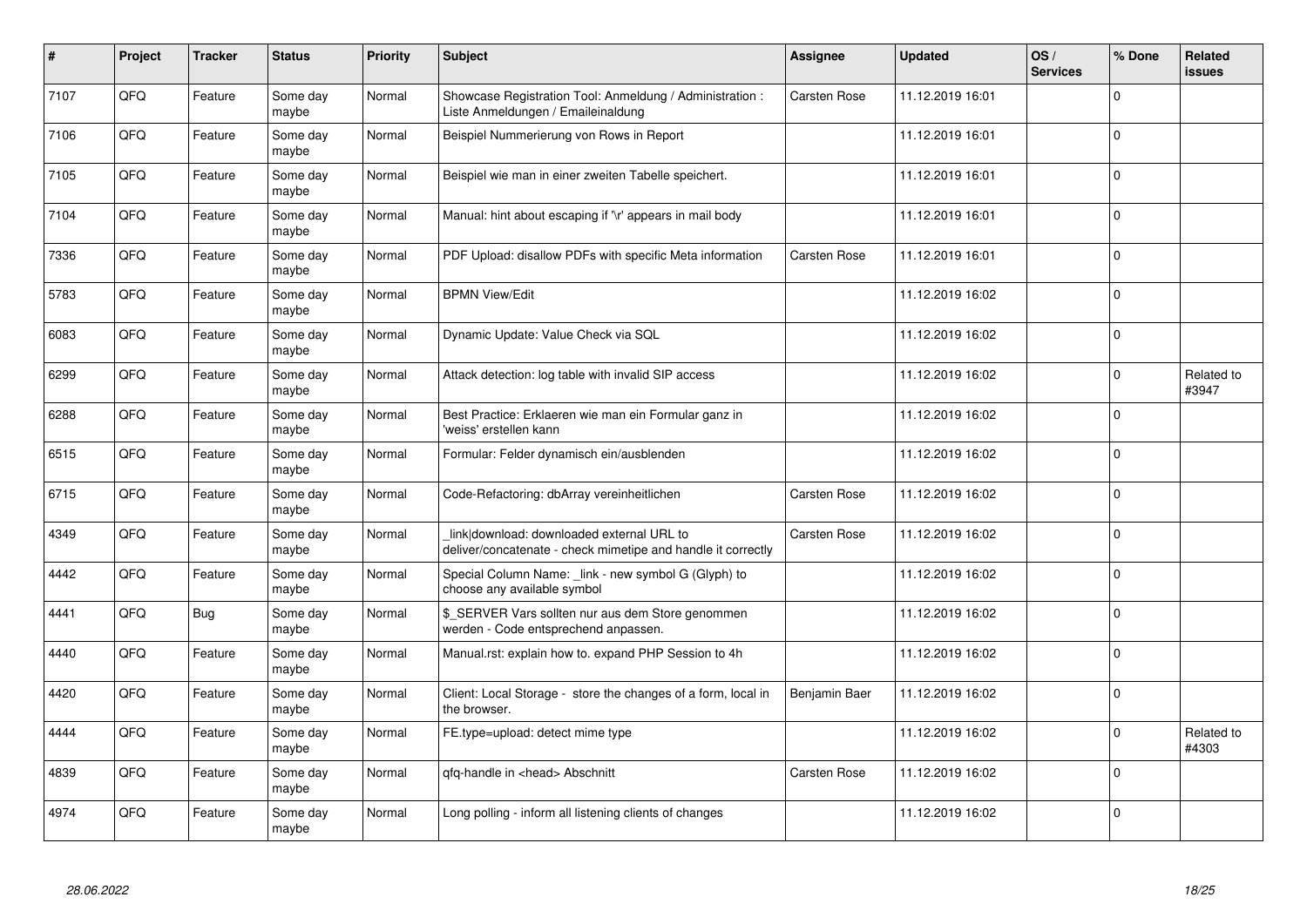| #    | Project | <b>Tracker</b> | <b>Status</b>     | <b>Priority</b> | <b>Subject</b>                                                                                                                | Assignee            | <b>Updated</b>   | OS/<br><b>Services</b> | % Done      | Related<br><b>issues</b>                    |
|------|---------|----------------|-------------------|-----------------|-------------------------------------------------------------------------------------------------------------------------------|---------------------|------------------|------------------------|-------------|---------------------------------------------|
| 4956 | QFQ     | Feature        | Some day<br>maybe | Normal          | Sendmail: Benutzerdefinierte Headers                                                                                          | Carsten Rose        | 11.12.2019 16:02 |                        | $\mathbf 0$ |                                             |
| 5160 | QFQ     | Feature        | Some day<br>maybe | Normal          | QFQ collaborative / together.js, ShareJS, y-js, collaborative,                                                                |                     | 11.12.2019 16:02 |                        | $\mathbf 0$ |                                             |
| 5129 | QFQ     | Feature        | Some day<br>maybe | Normal          | Reports: SQL fuer x Achse und y Achse                                                                                         |                     | 11.12.2019 16:02 |                        | $\mathbf 0$ |                                             |
| 3291 | QFQ     | Feature        | Some day<br>maybe | Normal          | AutoCron websiteToken                                                                                                         | Carsten Rose        | 11.12.2019 16:02 |                        | $\mathbf 0$ | Related to<br>#4250                         |
| 3285 | QFQ     | Feature        | Some day<br>maybe | Normal          | Zeichenlimit pro Feld: textarea / editor                                                                                      | Carsten Rose        | 11.12.2019 16:02 |                        | $\mathbf 0$ |                                             |
| 3273 | QFQ     | Feature        | Some day<br>maybe | Low             | Dirty Flag in Form                                                                                                            | Carsten Rose        | 11.12.2019 16:02 |                        | $\mathbf 0$ |                                             |
| 3385 | QFQ     | Feature        | Some day<br>maybe | Normal          | templateGroup: insert/update/delete non primary records                                                                       | Carsten Rose        | 11.12.2019 16:02 |                        | $\mathbf 0$ |                                             |
| 3350 | QFQ     | Feature        | Some day<br>maybe | Normal          | FormEditor: Hilfetext hinter 'checktype'                                                                                      | <b>Carsten Rose</b> | 11.12.2019 16:02 |                        | $\mathbf 0$ |                                             |
| 3349 | QFQ     | Bug            | Some day<br>maybe | Normal          | config.qfq.ini: a) vertraegt keine '=' im Value (z.B. Passwort),<br>b) Values sollten in ticks einschliessbar sein (spaces, ) | Carsten Rose        | 11.12.2019 16:02 |                        | $\mathbf 0$ |                                             |
| 3332 | QFQ     | Feature        | Some day<br>maybe | Normal          | Uploads: Thumbnails, Details zum hochgeladenen File                                                                           | Carsten Rose        | 11.12.2019 16:02 |                        | $\mathbf 0$ | Related to<br>#3264,<br>Related to<br>#5333 |
| 3331 | QFQ     | Feature        | Some day<br>maybe | Normal          | Default Tooltip fuer _page? Links: mit Form und Record ID                                                                     | Carsten Rose        | 11.12.2019 16:02 |                        | $\mathbf 0$ |                                             |
| 3495 | QFQ     | Feature        | Some day<br>maybe | Normal          | Predifined Parameter werden nicht in '+' (add new record)<br>SIP gerendert.                                                   |                     | 11.12.2019 16:02 |                        | $\mathbf 0$ |                                             |
| 3458 | QFQ     | Feature        | Some day<br>maybe | Normal          | Display 'Edit Form Element'-Checkbox on form: should<br>depend on FE Group                                                    | Carsten Rose        | 11.12.2019 16:02 |                        | $\mathbf 0$ | Related to<br>#3447                         |
| 3457 | QFQ     | Feature        | Some day<br>maybe | Normal          | LDAP: concat multi values to one single entry                                                                                 | Carsten Rose        | 11.12.2019 16:02 |                        | $\mathbf 0$ |                                             |
| 3415 | QFQ     | Feature        | Some day<br>maybe | Normal          | FE Login Box Templatefile                                                                                                     | Benjamin Baer       | 11.12.2019 16:02 |                        | $\mathbf 0$ |                                             |
| 3402 | QFQ     | Feature        | Some day<br>maybe | Normal          | Syntax Highlighting via CodeMirror                                                                                            | Carsten Rose        | 11.12.2019 16:02 |                        | 100         | Related to<br>#3207                         |
| 3567 | QFQ     | Feature        | Some day<br>maybe | Low             | 'Save', 'Close', 'New' als FormElement                                                                                        |                     | 11.12.2019 16:02 |                        | $\mathbf 0$ |                                             |
| 3537 | QFQ     | Feature        | Some day<br>maybe | Low             | SHOW COLUMNS FROM tableName - Extend '{{!'<br>definition                                                                      | Carsten Rose        | 11.12.2019 16:02 |                        | $\mathbf 0$ |                                             |
| 3617 | QFQ     | Feature        | Some day<br>maybe | Normal          | Load javascripts at bottom                                                                                                    |                     | 11.12.2019 16:02 |                        | $\mathsf 0$ |                                             |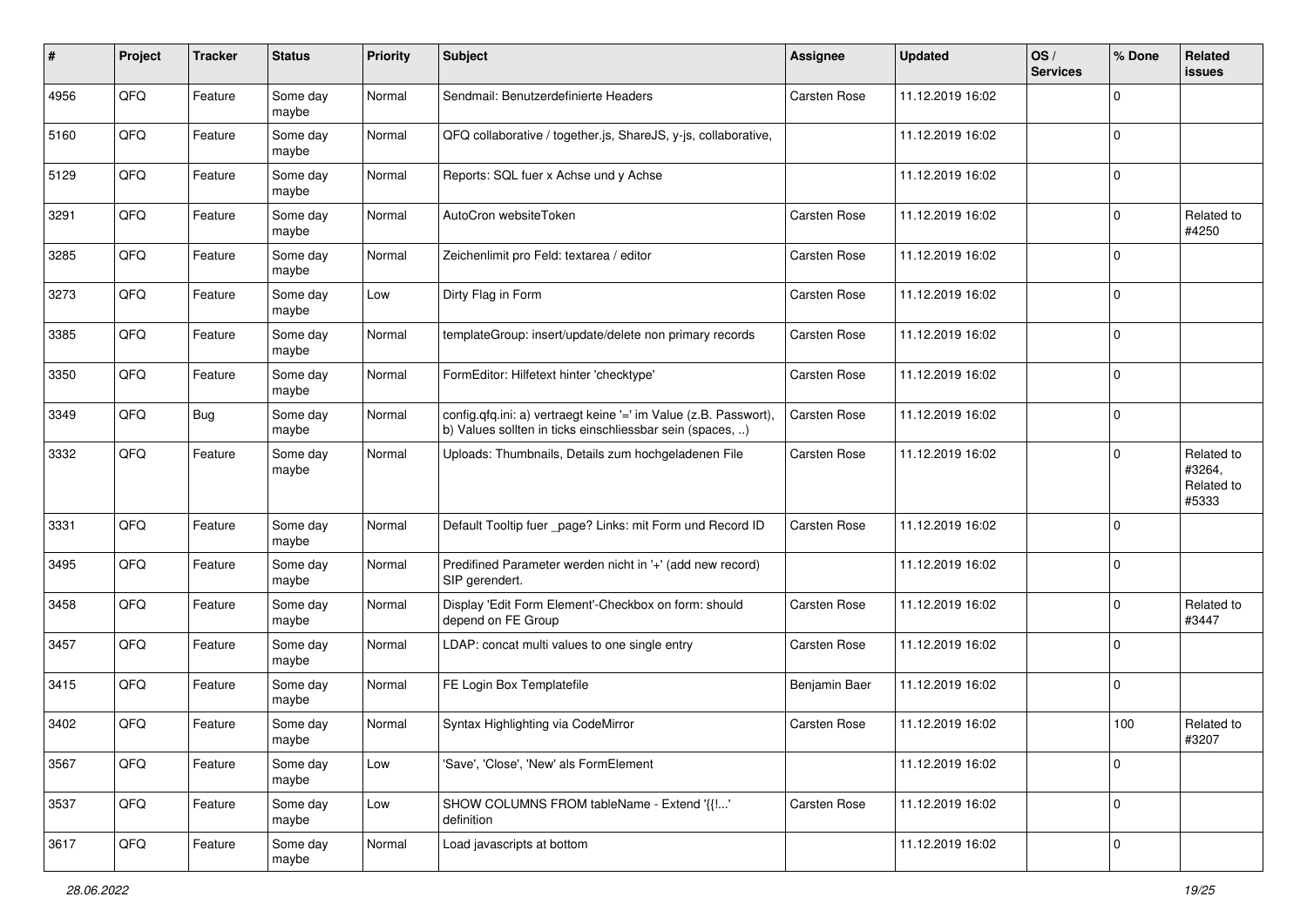| #    | Project | <b>Tracker</b> | <b>Status</b>     | <b>Priority</b> | <b>Subject</b>                                                                                                                                           | <b>Assignee</b>     | <b>Updated</b>   | OS/<br><b>Services</b> | % Done         | Related<br><b>issues</b> |
|------|---------|----------------|-------------------|-----------------|----------------------------------------------------------------------------------------------------------------------------------------------------------|---------------------|------------------|------------------------|----------------|--------------------------|
| 3588 | QFQ     | Bug            | Some day<br>maybe | Normal          | templateGroup: versteckte Elemente werden weiterhin<br>gespeichert.                                                                                      | Carsten Rose        | 11.12.2019 16:02 |                        | O              |                          |
| 3708 | QFQ     | Feature        | Some day<br>maybe | Normal          | Form: input - 'specialchars', 'none'  gewisse tags erlauben,<br>andere verbieten                                                                         | <b>Carsten Rose</b> | 11.12.2019 16:02 |                        | $\Omega$       | Related to<br>#14320     |
| 3692 | QFQ     | Feature        | Some day<br>maybe | Normal          | QFQ Webseite                                                                                                                                             | Benjamin Baer       | 11.12.2019 16:02 |                        | $\Omega$       | Related to<br>#5033      |
| 3682 | QFQ     | <b>Bug</b>     | Some day<br>maybe | Normal          | Dynamic update: Radio buttons                                                                                                                            | Carsten Rose        | 11.12.2019 16:02 |                        | $\Omega$       |                          |
| 3677 | QFQ     | Feature        | Some day<br>maybe | Normal          | wkhtmltopdf: FE User access prohibited, if client IP changes -<br>\$TYPO3_CONF_VARS[FE][lockIP]                                                          | Carsten Rose        | 11.12.2019 16:02 |                        | $\Omega$       |                          |
| 3666 | QFQ     | Feature        | Some day<br>maybe | Normal          | a) Performance Messung: mysql_real_escape_string() im<br>Vergleich zu str_replace(), b) doppeltes Aufrufen von<br>mysql_real_escape_string()             | Carsten Rose        | 11.12.2019 16:02 |                        | $\Omega$       |                          |
| 3646 | QFQ     | Feature        | Some day<br>maybe | Normal          | Moeglichkeit HTML Tags in Reports auszugeben (zu<br>enkodieren: htmlspecialchars)                                                                        |                     | 11.12.2019 16:02 |                        | $\Omega$       | Related to<br>#14320     |
| 3811 | QFQ     | Bug            | Some day<br>maybe | Normal          | Dynamic Update: extraButtonInfo - Text aktualisieren                                                                                                     | Carsten Rose        | 11.12.2019 16:03 |                        | $\Omega$       | Related to<br>#11517     |
| 3750 | QFQ     | Bug            | Some day<br>maybe | Normal          | FE in a row: if one violates check, all are red                                                                                                          | Carsten Rose        | 11.12.2019 16:03 |                        | $\Omega$       |                          |
| 3879 | QFQ     | Feature        | Some day<br>maybe | Normal          | Form 'FormElement': Beim Feld 'name' rechts in der Notiz<br>einen Link einblenden - a) aktuelle Definition anzeigen, b)<br>Spalte in der Tabelle anlegen |                     | 11.12.2019 16:03 |                        | $\mathbf 0$    |                          |
| 3878 | QFQ     | Feature        | Some day<br>maybe | Normal          | Form 'FormElement': Spalte 'name' typeAhead mit<br>Spaltennamen der Primarytable.                                                                        |                     | 11.12.2019 16:03 |                        | $\mathbf 0$    |                          |
| 3877 | QFQ     | Feature        | Some day<br>maybe | Normal          | FormEditor: die Felder die aktuell nicht gebraucht werden nur<br>auf readonly/disabled setzen (nicht ausblenden > das irritiert.                         | <b>Carsten Rose</b> | 11.12.2019 16:03 |                        | $\Omega$       |                          |
| 3941 | QFQ     | Feature        | Some day<br>maybe | Normal          | sqlAfter: es sollten mehrere moeglich sein                                                                                                               | Carsten Rose        | 11.12.2019 16:03 |                        | $\Omega$       | Related to<br>#3942      |
| 3905 | QFQ     | Feature        | Some day<br>maybe | Normal          | Documentation: Best Practice anhand eines Online<br>Bewerbungstools                                                                                      | Carsten Rose        | 11.12.2019 16:03 |                        | $\Omega$       |                          |
| 3900 | QFQ     | Feature        | Some day<br>maybe | Normal          | Extend documentation of 'Copy / Paste'                                                                                                                   | Carsten Rose        | 11.12.2019 16:03 |                        | $\Omega$       | Related to<br>#3899      |
| 3895 | QFQ     | Bug            | Some day<br>maybe | Normal          | typeahead pedantic: on lehrkredit Idap webpass - if only one<br>person is in dropdown, such person can't be selected                                     | <b>Carsten Rose</b> | 11.12.2019 16:03 |                        | $\Omega$       |                          |
| 3882 | QFQ     | <b>Bug</b>     | Some day<br>maybe | Normal          | templateGroup: disable 'add' if limit is reached - funktioniert<br>nicht wenn bereits records existierten                                                | Carsten Rose        | 11.12.2019 16:03 |                        | $\mathbf 0$    |                          |
| 4008 | QFQ     | <b>Bug</b>     | Some day<br>maybe | Normal          | FormElemen.type=sendmail: wrong 'TO' if 'real<br>name <rea@mail.to>' is used</rea@mail.to>                                                               | Carsten Rose        | 11.12.2019 16:03 |                        | $\overline{0}$ |                          |
| 3991 | QFG     | Feature        | Some day<br>maybe | Normal          | report: Columnname '_skipWrap' skips 'fbeg', 'fend'                                                                                                      | Carsten Rose        | 11.12.2019 16:03 |                        | $\overline{0}$ |                          |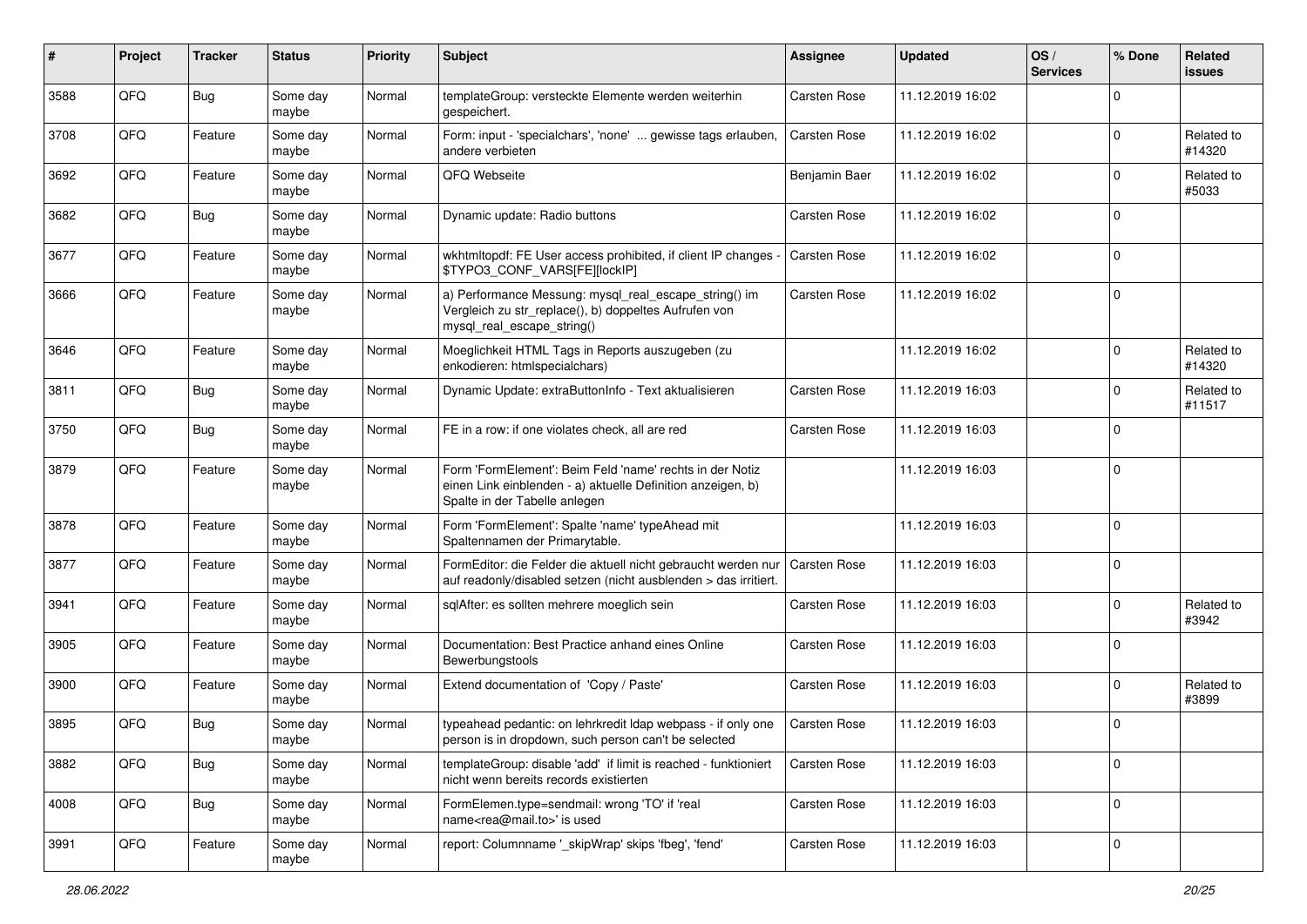| #    | Project | <b>Tracker</b> | <b>Status</b>     | <b>Priority</b> | <b>Subject</b>                                                                                                     | <b>Assignee</b>     | <b>Updated</b>   | OS/<br><b>Services</b> | % Done      | Related<br><b>issues</b>                    |
|------|---------|----------------|-------------------|-----------------|--------------------------------------------------------------------------------------------------------------------|---------------------|------------------|------------------------|-------------|---------------------------------------------|
| 3947 | QFQ     | Feature        | Some day<br>maybe | Normal          | Attack detectect: logout current user                                                                              | Carsten Rose        | 11.12.2019 16:03 |                        | $\mathbf 0$ | Related to<br>#5458.<br>Related to<br>#6299 |
| 3942 | QFQ     | Feature        | Some day<br>maybe | Normal          | Action Elemente: neu generierte IDs via FE weitergeben                                                             | Carsten Rose        | 11.12.2019 16:03 |                        | $\mathbf 0$ | Related to<br>#3941                         |
| 4027 | QFQ     | Feature        | Some day<br>maybe | Normal          | Missing: orange 'check' / 'bullet'                                                                                 |                     | 11.12.2019 16:03 |                        | $\mathbf 0$ |                                             |
| 4026 | QFQ     | Feature        | Some day<br>maybe | Normal          | sqlLog.sql: log number of FE.id                                                                                    | <b>Carsten Rose</b> | 11.12.2019 16:03 |                        | $\mathbf 0$ | Related to<br>#5458                         |
| 4018 | QFQ     | Feature        | Some day<br>maybe | Normal          | typeahead: solve problem with potential long query<br>parameter                                                    | Carsten Rose        | 11.12.2019 16:03 |                        | $\mathbf 0$ |                                             |
| 4197 | QFQ     | Feature        | Some day<br>maybe | Normal          | Unit Test fuer JSON Stream von QuickFormQuery.php ><br>doForm()                                                    | Carsten Rose        | 11.12.2019 16:03 |                        | $\mathbf 0$ |                                             |
| 4138 | QFQ     | Bug            | Some day<br>maybe | Normal          | _style fehlt                                                                                                       |                     | 11.12.2019 16:03 |                        | $\mathbf 0$ |                                             |
| 4122 | QFQ     | <b>Bug</b>     | Some day<br>maybe | Normal          | file: Render Mode hat keinen Effekt                                                                                |                     | 11.12.2019 16:03 |                        | $\pmb{0}$   |                                             |
| 4293 | QFQ     | Bug            | Some day<br>maybe | Normal          | Download broken if token 'd:' is missing - but no error<br>message                                                 | <b>Carsten Rose</b> | 11.12.2019 16:03 |                        | $\mathbf 0$ | Related to<br>#7514                         |
| 4259 | QFQ     | Feature        | Some day<br>maybe | Normal          | Instant trigger a cron job                                                                                         | Carsten Rose        | 11.12.2019 16:03 |                        | $\mathbf 0$ |                                             |
| 1623 | QFQ     | Feature        | Some day<br>maybe | Normal          | RealURL                                                                                                            |                     | 11.12.2019 16:03 |                        | 30          |                                             |
| 1510 | QFQ     | Feature        | Some day<br>maybe | Normal          | jquery von google laden, falls das nicht geht lokal                                                                |                     | 11.12.2019 16:03 |                        | $\mathbf 0$ |                                             |
| 1253 | QFQ     | Feature        | Some day<br>maybe | Normal          | QF: Colorpicker                                                                                                    |                     | 11.12.2019 16:03 |                        | $\mathbf 0$ |                                             |
| 1251 | QFQ     | Feature        | Some day<br>maybe | Normal          | QF: Combo                                                                                                          |                     | 11.12.2019 16:03 |                        | $\mathbf 0$ |                                             |
| 1946 | QFQ     | Feature        | Some day<br>maybe | Normal          | Kontrolle ob der ReadOnly Modus bei den<br>Formularelementen korrekt implementiert ist                             | Carsten Rose        | 11.12.2019 16:03 |                        | $\mathbf 0$ |                                             |
| 1635 | QFQ     | Feature        | Some day<br>maybe | Normal          | QFQ Extension content record: weitere Optionen einblenden.                                                         | Carsten Rose        | 11.12.2019 16:03 |                        | $\mathbf 0$ |                                             |
| 2084 | QFQ     | Feature        | Some day<br>maybe | Normal          | Mailto mit encryption: Subrecord                                                                                   | Carsten Rose        | 11.12.2019 16:03 |                        | $\mathbf 0$ | Related to<br>#2082                         |
| 2063 | QFQ     | <b>Bug</b>     | Some day<br>maybe | Normal          | Pills auf 'inaktiv' setzen falls keine Element auf dem Pill<br>sichtbar sind.                                      | Benjamin Baer       | 11.12.2019 16:03 |                        | $\mathbf 0$ | Related to<br>#3752                         |
| 2995 | QFQ     | Feature        | Some day<br>maybe | Normal          | Dropdown JQuery Plugin: 'chosen' - Moeglichkeit um Select<br>Listen mehr Funktion zu geben. Kein Bootstrap noetig. | Carsten Rose        | 11.12.2019 16:03 |                        | $\mathbf 0$ |                                             |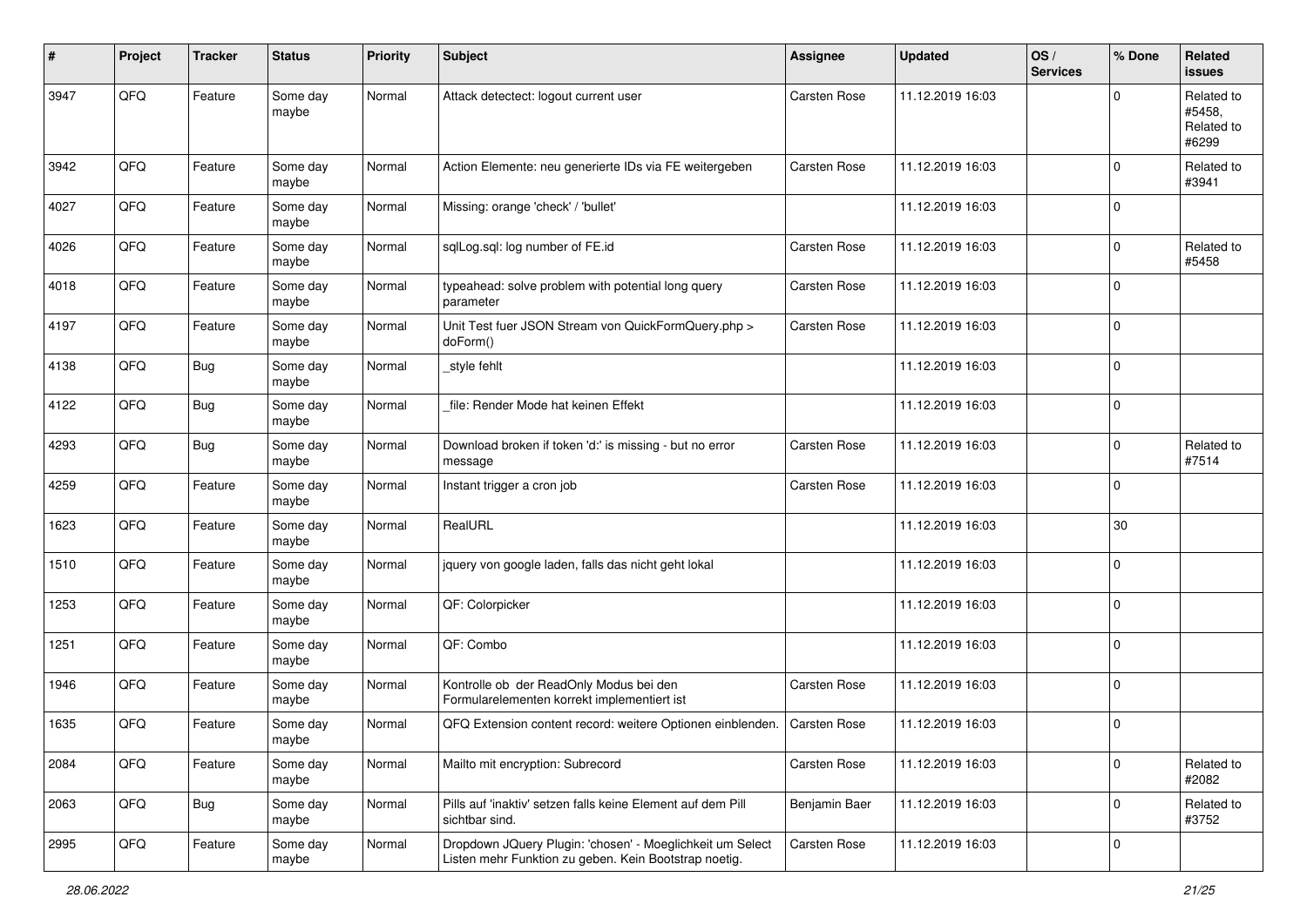| #    | Project    | <b>Tracker</b> | <b>Status</b>     | <b>Priority</b> | <b>Subject</b>                                                                                                       | <b>Assignee</b>     | <b>Updated</b>   | OS/<br><b>Services</b> | % Done      | <b>Related</b><br><b>issues</b> |
|------|------------|----------------|-------------------|-----------------|----------------------------------------------------------------------------------------------------------------------|---------------------|------------------|------------------------|-------------|---------------------------------|
| 2950 | QFQ        | Feature        | Some day<br>maybe | Normal          | Inhalt QFQ Records als File                                                                                          |                     | 11.12.2019 16:03 |                        | $\mathbf 0$ |                                 |
| 3216 | QFQ        | Feature        | Some day<br>maybe | Normal          | dynamic update für checkbox label2                                                                                   | <b>Carsten Rose</b> | 11.12.2019 16:03 |                        | $\mathbf 0$ | Related to<br>#2081             |
| 3130 | QFQ        | <b>Bug</b>     | Some day<br>maybe | Normal          | Debug Info's nicht korrekt nach 'New > Save'.                                                                        | Carsten Rose        | 11.12.2019 16:03 |                        | $\mathbf 0$ | Related to<br>#3253             |
| 3267 | <b>OFO</b> | Feature        | Some day<br>maybe | Normal          | 2 Forms auf einer Seite: real + Read only                                                                            | Carsten Rose        | 11.12.2019 16:03 |                        | $\Omega$    |                                 |
| 9024 | QFQ        | Bug            | Some day<br>maybe | Normal          | QFQ Einarbeitung                                                                                                     |                     | 01.02.2020 15:56 |                        | $\mathbf 0$ |                                 |
| 2643 | QFQ        | <b>Bug</b>     | Some day<br>maybe | Normal          | Zend / PHP Webinars anschauen                                                                                        | Carsten Rose        | 01.02.2020 15:56 |                        | $\mathbf 0$ |                                 |
| 4583 | QFQ        | <b>Bug</b>     | Some day<br>maybe | Normal          | Dynamic Update bei TypeAhead Feldern                                                                                 | Carsten Rose        | 01.02.2020 23:19 |                        | $\mathbf 0$ |                                 |
| 4528 | QFQ        | <b>Bug</b>     | Some day<br>maybe | Normal          | extraButtonLock mit SQLAhead Bug                                                                                     | Carsten Rose        | 01.02.2020 23:19 |                        | $\Omega$    |                                 |
| 4092 | QFQ        | Bug            | Some day<br>maybe | Normal          | 1) Logging verbessern wann welches FE warum ausgefuehrt<br>wird, 2) Documentation: Best Practice Template Group      | <b>Carsten Rose</b> | 01.02.2020 23:19 |                        | $\mathbf 0$ | Related to<br>#3504             |
| 3613 | QFQ        | Bug            | Some day<br>maybe | Normal          | note /note unchecked -> note div (col-md) wird weiterhin<br>gerendert                                                | Elias Villiger      | 01.02.2020 23:19 |                        | 100         |                                 |
| 5389 | QFQ        | Feature        | Some day<br>maybe | Normal          | QFQ Design: Multline label / note                                                                                    | Benjamin Baer       | 01.02.2020 23:19 |                        | $\mathbf 0$ |                                 |
| 5132 | QFQ        | Feature        | Some day<br>maybe | Normal          | Error Message sendmail missing attachment: more details                                                              | Carsten Rose        | 01.02.2020 23:19 |                        | $\mathbf 0$ |                                 |
| 5021 | QFQ        | Bug            | Some day<br>maybe | Normal          | FE.typ=extra - during save displays error 'datum2' already<br>filled in STORE SIP - the value is stored nevertheless | Carsten Rose        | 01.02.2020 23:19 |                        | $\pmb{0}$   | Related to<br>#3875             |
| 4872 | QFQ        | Feature        | Some day<br>maybe | Normal          | Fields of Typo3 page available in STORE_TYPO3                                                                        | Carsten Rose        | 01.02.2020 23:19 |                        | $\pmb{0}$   |                                 |
| 4869 | QFQ        | Feature        | Some day<br>maybe | Normal          | Dynamic Update (show, hide, readonly?, required?) for<br><b>Template Group Elements</b>                              | Carsten Rose        | 01.02.2020 23:19 |                        | $\Omega$    | Related to<br>#4865             |
| 4606 | QFQ        | Feature        | Some day<br>maybe | Normal          | link: qualifier to render bootstrap button                                                                           | Carsten Rose        | 01.02.2020 23:19 |                        | $\Omega$    |                                 |
| 5877 | QFQ        | Bug            | Some day<br>maybe | Normal          | FE.type=note:bsColumn strange behaviour                                                                              |                     | 01.02.2020 23:19 |                        | $\mathbf 0$ |                                 |
| 5852 | QFQ        | Feature        | Some day<br>maybe | Normal          | Logging: mail.log / sql.log - im FE anzeigen und via AJAX<br>aktualisieren                                           | Carsten Rose        | 01.02.2020 23:19 |                        | $\pmb{0}$   | Related to<br>#5885             |
| 5805 | QFQ        | Feature        | Some day<br>maybe | Normal          | TypeAHead SQL value instead of key stored                                                                            |                     | 01.02.2020 23:19 |                        | $\Omega$    | Related to<br>#5444             |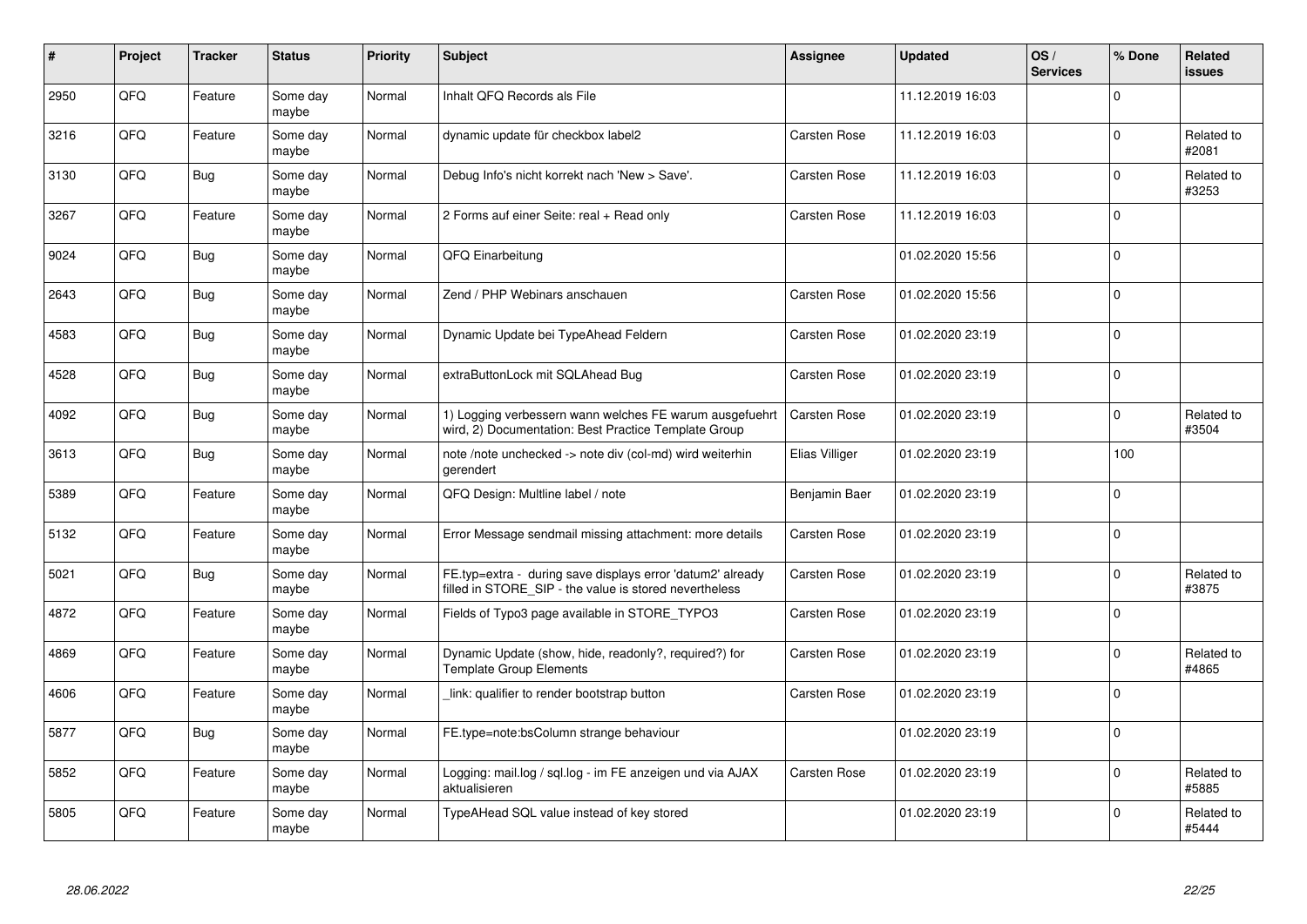| $\pmb{\#}$ | Project | <b>Tracker</b> | <b>Status</b>     | <b>Priority</b> | <b>Subject</b>                                                                                         | <b>Assignee</b> | <b>Updated</b>   | OS/<br><b>Services</b> | % Done       | Related<br><b>issues</b>                    |
|------------|---------|----------------|-------------------|-----------------|--------------------------------------------------------------------------------------------------------|-----------------|------------------|------------------------|--------------|---------------------------------------------|
| 5768       | QFQ     | <b>Bug</b>     | Some day<br>maybe | Normal          | '{{pageLanguage:T}}' missing if QFQ is called via api                                                  | Carsten Rose    | 01.02.2020 23:19 |                        | $\Omega$     |                                             |
| 5706       | QFQ     | Bug            | Some day<br>maybe | Normal          | upload: fileDestination needs to be sanatized                                                          | Carsten Rose    | 01.02.2020 23:19 |                        | $\mathbf 0$  |                                             |
| 5579       | QFQ     | Feature        | Some day<br>maybe | Normal          | Enhance Doc / Presentation: variable type 'link column type'                                           | Carsten Rose    | 01.02.2020 23:19 |                        | $\Omega$     |                                             |
| 5557       | QFQ     | Bug            | Some day<br>maybe | Normal          | Form load: STORE_RECORD filled, but should be empty                                                    | Carsten Rose    | 01.02.2020 23:19 |                        | $\mathbf 0$  |                                             |
| 7100       | QFQ     | Feature        | Some day<br>maybe | Normal          | Download: log access, max downloads, time limit                                                        |                 | 01.02.2020 23:19 |                        | $\mathbf 0$  |                                             |
| 6704       | QFQ     | Feature        | Some day<br>maybe | Normal          | Upload Mode: Bilder in Notizen rechts sollen aktuellen<br>Upload repräsentieren.                       |                 | 01.02.2020 23:19 |                        | $\Omega$     | Related to<br>#3264                         |
| 6084       | QFQ     | Feature        | Some day<br>maybe | Normal          | New escape type: 'D' - convert date                                                                    |                 | 01.02.2020 23:19 |                        | $\Omega$     |                                             |
| 5991       | QFQ     | <b>Bug</b>     | Some day<br>maybe | Normal          | URLs with ' ' or long parameter are problematic                                                        | Carsten Rose    | 01.02.2020 23:19 |                        | $\Omega$     |                                             |
| 5983       | QFQ     | Feature        | Some day<br>maybe | Normal          | Form Submit (save & update): normalize date/-time FE                                                   | Carsten Rose    | 01.02.2020 23:19 |                        | $\mathbf 0$  |                                             |
| 5923       | QFQ     | Feature        | Some day<br>maybe | Normal          | fillStoreSystemBySqlLate                                                                               |                 | 01.02.2020 23:19 |                        | $\Omega$     |                                             |
| 5895       | QFQ     | Feature        | Some day<br>maybe | Normal          | Tutorial: List of all QFQ Features                                                                     |                 | 01.02.2020 23:19 |                        | $\mathbf 0$  |                                             |
| 5893       | QFQ     | Feature        | Some day<br>maybe | Normal          | Edit on double-click                                                                                   |                 | 01.02.2020 23:19 |                        | $\Omega$     | Related to<br>#5894                         |
| 8522       | QFQ     | Feature        | Some day<br>maybe | Normal          | build QFQ - npm warnings                                                                               | Benjamin Baer   | 01.02.2020 23:19 |                        | 50           |                                             |
| 8056       | QFQ     | Feature        | Some day<br>maybe | Normal          | Termin Organisation (Reservation)                                                                      |                 | 01.02.2020 23:19 |                        | $\Omega$     | Related to<br>#8658                         |
| 7921       | QFQ     | Feature        | Some day<br>maybe | Normal          | Rest API Export: URL kuerzer machen                                                                    |                 | 01.02.2020 23:19 |                        | $\mathbf 0$  |                                             |
| 7281       | QFQ     | Bug            | Some day<br>maybe | Normal          | Subrecords: on large screen separator line too short                                                   |                 | 01.02.2020 23:19 |                        | $\mathbf 0$  |                                             |
| 4651       | QFQ     | Bug            | Some day<br>maybe | Normal          | "Loading document" Modal wird angezeigt bei uzhcd type=2<br>Ansicht                                    | Carsten Rose    | 01.02.2020 23:20 |                        | $\Omega$     |                                             |
| 4454       | QFQ     | Bug            | Some day<br>maybe | Normal          | Required Elements: multiple elements in a row - whole row<br>marked if only one input is empty.        | Benjamin Baer   | 01.02.2020 23:20 |                        | $\mathbf 0$  |                                             |
| 4439       | QFO     | Feature        | Some day<br>maybe | Normal          | Log: report all actions fired by an FE Element, incl. the<br>original directive (slaveld, sqlInsert, ) |                 | 01.02.2020 23:20 |                        | $\mathbf{0}$ | Related to<br>#4432,<br>Related to<br>#5458 |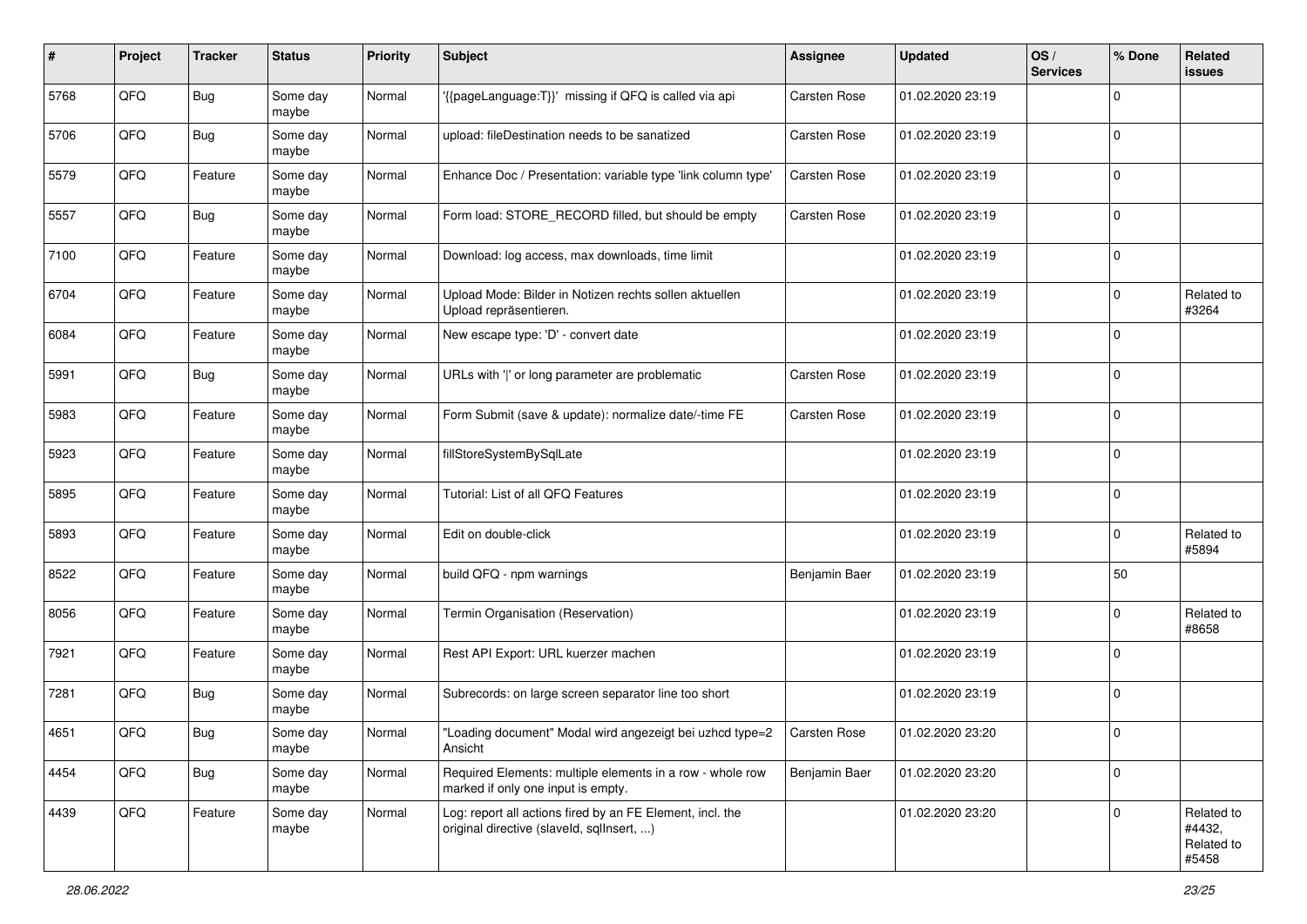| ∦    | Project | <b>Tracker</b> | <b>Status</b>     | <b>Priority</b> | <b>Subject</b>                                                                                                                                           | Assignee      | <b>Updated</b>   | OS/<br><b>Services</b> | % Done       | <b>Related</b><br><b>issues</b>             |
|------|---------|----------------|-------------------|-----------------|----------------------------------------------------------------------------------------------------------------------------------------------------------|---------------|------------------|------------------------|--------------|---------------------------------------------|
| 4435 | QFQ     | Feature        | Some day<br>maybe | Normal          | Report: striptags - specify allowed tags                                                                                                                 |               | 01.02.2020 23:20 |                        | $\Omega$     |                                             |
| 4433 | QFQ     | Feature        | Some day<br>maybe | Normal          | Log when SIP will be destroyed by QFQ for any (security)<br>reason                                                                                       |               | 01.02.2020 23:20 |                        | $\mathbf 0$  | Related to<br>#4432.<br>Related to<br>#5458 |
| 4398 | QFQ     | Bug            | Some day<br>maybe | Normal          | Typeahead: mouse click in a prefilled input opens a single<br>item dropdown with the current value - click on it seems to<br>set the value, not the key. | Benjamin Baer | 01.02.2020 23:20 |                        | $\Omega$     | Related to<br>#4457                         |
| 4330 | QFQ     | Feature        | Some day<br>maybe | Normal          | Error Message: report missing {{ / }} in sqlUpdate, sqlInsert,<br>sqlDelete, sqlAfter, sqlBefore in FE action elements.                                  | Carsten Rose  | 01.02.2020 23:20 |                        | $\Omega$     |                                             |
| 4328 | QFQ     | Bug            | Some day<br>maybe | Normal          | Error Message: Show FE name/number on problems in FE                                                                                                     | Carsten Rose  | 01.02.2020 23:20 |                        | $\Omega$     |                                             |
| 1234 | QFQ     | Feature        | Some day<br>maybe | Normal          | QF: Record numbering: Im Grid soll in Spalte 1 optional die<br>laufende Nummer der Records angezeigt werden.                                             |               | 01.02.2020 23:20 |                        | $\mathbf{0}$ |                                             |
| 955  | QFQ     | Feature        | Some day<br>maybe | Normal          | QF: Notizen vor/nach dem Form                                                                                                                            |               | 01.02.2020 23:20 |                        | $\mathbf 0$  |                                             |
| 5455 | QFQ     | Feature        | Some day<br>maybe | Normal          | Mail Redirects grld abhaengig                                                                                                                            |               | 01.02.2020 23:20 |                        | $\Omega$     |                                             |
| 5428 | QFQ     | Feature        | Some day<br>maybe | Normal          | secure thumbnail: late render on access.                                                                                                                 | Carsten Rose  | 01.02.2020 23:20 |                        | $\mathbf{0}$ |                                             |
| 5342 | QFQ     | Feature        | Some day<br>maybe | Normal          | link - with HTML Attributes                                                                                                                              |               | 01.02.2020 23:20 |                        | $\mathbf 0$  | Related to<br>#14077                        |
| 5024 | QFQ     | Feature        | Some day<br>maybe | Normal          | Fabric: Generate PDF with edits                                                                                                                          | Benjamin Baer | 01.02.2020 23:20 |                        | $\Omega$     | Related to<br>#10704                        |
| 4816 | QFQ     | Feature        | Some day<br>maybe | Normal          | Templates for QFQ Reports (Tables, Radios, )                                                                                                             |               | 01.02.2020 23:20 |                        | $\Omega$     |                                             |
| 4757 | QFQ     | Feature        | Some day<br>maybe | Normal          | Test subrecord: download links ok? Links ok?                                                                                                             | Carsten Rose  | 01.02.2020 23:20 |                        | $\mathbf{0}$ |                                             |
| 4652 | QFQ     | Feature        | Some day<br>maybe | Normal          | UZH CD: Weiterleitung auf benutzerdefinierte 403/404 Seite                                                                                               | Carsten Rose  | 01.02.2020 23:20 |                        | $\pmb{0}$    |                                             |
| 7402 | QFQ     | Bug            | Some day<br>maybe | Normal          | thumbnail cache: outdated picture when permission denied<br>and permission resolved.                                                                     |               | 01.02.2020 23:20 |                        | $\mathbf 0$  |                                             |
| 7101 | QFQ     | Bug            | Some day<br>maybe | Normal          | 'form' in SIP and 'report' - breaks                                                                                                                      |               | 01.02.2020 23:20 |                        | $\mathbf 0$  |                                             |
| 5851 | QFQ     | Feature        | Some day<br>maybe | Normal          | Queue System implementieren: MQTT, RabbitMQ                                                                                                              |               | 01.02.2020 23:20 |                        | $\mathbf 0$  | Related to<br>#5715                         |
| 5850 | QFQ     | Feature        | Some day<br>maybe | Normal          | Deployment: In QFQ Doc best practice fuer zeitgemaesses<br>Deployment beschreiben                                                                        |               | 01.02.2020 23:20 |                        | $\mathbf 0$  |                                             |